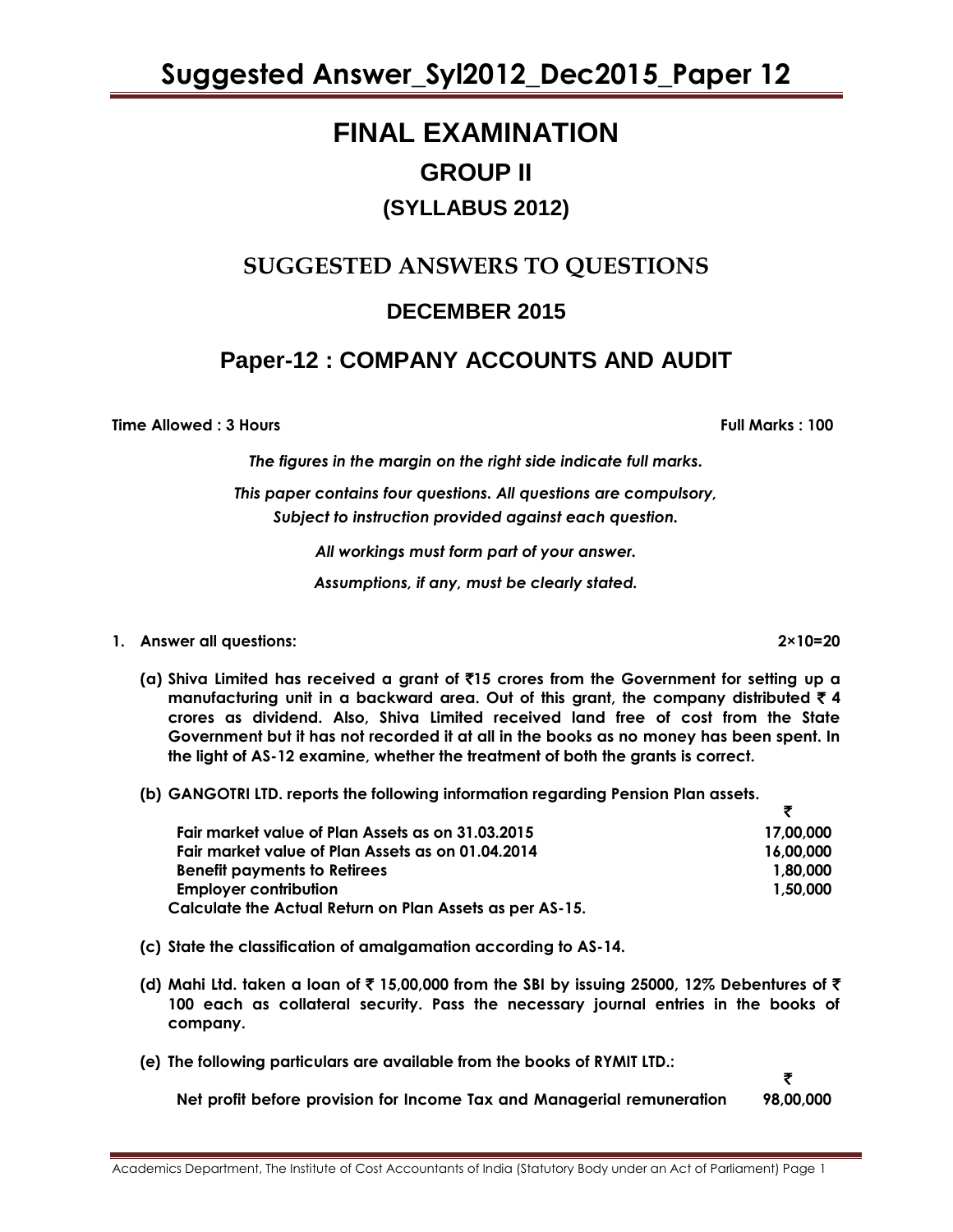#### **but after Depreciation**

**Depreciation provided in the Books 30,00,000 Depreciation allowable under Schedule II of the Companies Act 2013 25,00,000 You are required to calculate the Managerial remuneration if there is one Whole-time Director.**

- **(f) On 1st June, 2015 Suku Ltd. purchased 250 of its own 12% debentures from the open market at** ` **97 (cum-interest) each for immediate cancellation. Face value of each debenture is**  ` **100. Debenture interest is payable on 30th June and 31st December every year. Pass necessary journal entry to record the above transaction.**
- **(g) Discuss the reporting considerations of the principal auditor under SA600.**
- **(h) State the auditor's duties in respect of issue of redeemable debentures.**
- **(i) What is the main objective of the tax audit?**
- **(j) What is meant by Audit programme and Audit Note Book?**

#### **Answer:**

**1. (a)** AS per AS -12 "Accounting for Government Grants," when Government Grant is received for a specific purpose, it should be utilized for the same. So the Grant received for setting up a manufacturing unit is not available for distribution of dividend. In the case, even if the company has not spent money for the acquisition of land, land should be recorded in the books of accounts at a nominal value. The treatment of both the elements in the treatment of the grant is incorrect as per AS -12.

| v            |  |
|--------------|--|
| ۰,<br>$\sim$ |  |

| <b>Particulars</b>                                      | (?)       |
|---------------------------------------------------------|-----------|
| Fair market value of Plan assets as on 31.03.2015       | 17,00,000 |
| Less: Fair market value of Plan assets as on 01.04.2014 |           |
|                                                         | 1,00,000  |
| Add: Benefit payment to Retirees                        | 1,80,000  |
| Less: Employer Contributions                            | ,50,000   |
| Actual Return on Plan Assts                             |           |

- **(c)** AS-14 Classifies amalgamation into two types-
	- (1) Amalgamation in nature of merger,
	- (2) Amalgamation in nature of purchase.

#### **(d)**

#### **Journal of Mahi Ltd.**

| <b>Particulars</b>                                                 |     |           |           |
|--------------------------------------------------------------------|-----|-----------|-----------|
| Bank A/c                                                           | Dr. | 15,00,000 |           |
| To Bank Loan A/c                                                   |     |           | 15,00,000 |
| (Loan taken from SBI)                                              |     |           |           |
| Debenture Suspense A/c                                             | Dr. | 25,00,000 |           |
| To 12% Debentures A/c                                              |     |           | 25,00,000 |
| (12% Debentures worth ₹ 20 Lakhs issued as collateral security for |     |           |           |
| a Loan from SBI as per Board's Resolution No Date)                 |     |           |           |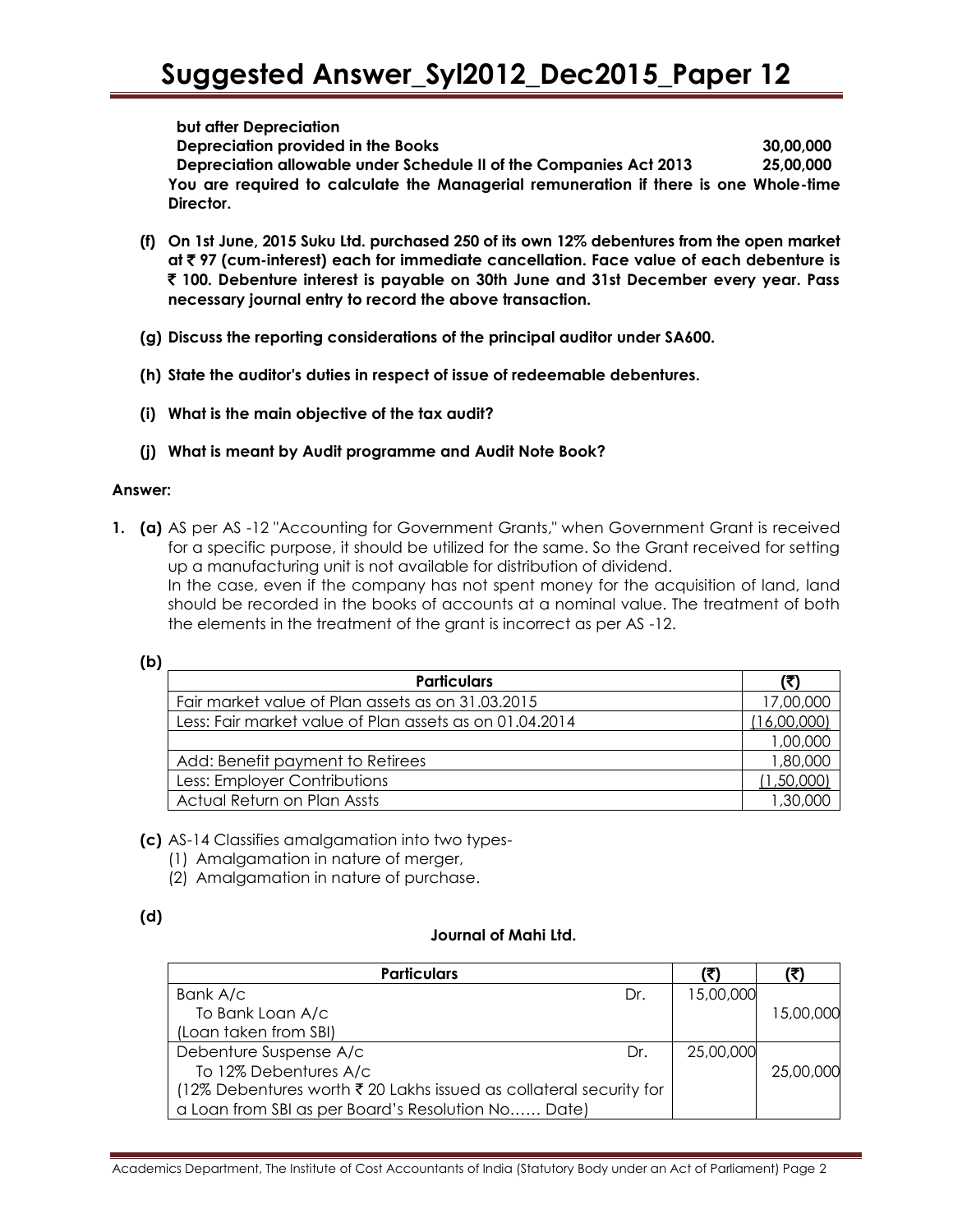**(e)** Calculation of Net Profit under Section 197 of the Companies Act, 2013:

| <b>Particulars</b>                                                               | (₹)         |
|----------------------------------------------------------------------------------|-------------|
| Net Profit before provision for Income Tax and Managerial Remuneration           | 98,00,000   |
| but after depreciation                                                           |             |
| Add: Depreciation provided in the books                                          | 30,00,000   |
| Less: Depreciation allowable under Schedule-II of the Companies Act, (25,00,000) |             |
| 2013                                                                             |             |
| Net Profit                                                                       | 1,03,00,000 |

Calculation of Managerial Remuneration for only one whole time Director  $-$  5% of  $\bar{\tau}$  $1,03,00,000 = ₹ 5,15,000.$ 

| <b>Particulars</b>                                      |     | Dr.<br>(₹ | Cr.    |
|---------------------------------------------------------|-----|-----------|--------|
| 12% Debentures A/c (250 x ₹100)                         | Dr. | 25,000    |        |
| Debenture Interest A/c                                  | Dr. | 1,250     |        |
| To Bank A/c (250 x ₹97)                                 |     |           | 24,250 |
| To profit on Redemption of Debentures A/c               |     |           | 2,000  |
| (250 debentures cancelled by purchase from open market) |     |           |        |

Accrued Interest upto 1.6.2015 = 250 x 100 x  $\frac{12}{100}$  $\frac{12}{100} \times \frac{5}{12}$  $\frac{6}{12}$  = ₹ 1,250.

#### **(g)**

When the principal auditor concludes, based on his procedures, that the work of the other auditor cannot be used and the principal auditor has not been able to perform sufficient additional procedures regarding the financial information of the component audited by the other auditor, the principal auditor should express a qualified opinion or disclaimer of opinion because there is a limitation on the scope of audit.

In all circumstances, if the other auditor issues, or intends to issue, a modified auditor's report, the principal auditor should consider whether the subject of the modification is of such nature and significance, in relation to the financial information of the entity on which the principal auditor is reporting that it requires a modification of the principal auditor's report. (SA 600)

**(h)** The auditor shall check the following:

- Whether the issue is permitted by the Articles of the company?
- Whether the company has passed any resolution in the general meeting or not?
- Whether the issue is as per the provision of the Companies Act, 2013?
- Whether proper entries have been made by the company if it is issued is at par or at a premium or at a discount?
- Whether the particulars regarding these debentures are properly maintained and reported or not?
- Whether the amount obtained is properly utilized for the purpose for which it was obtained?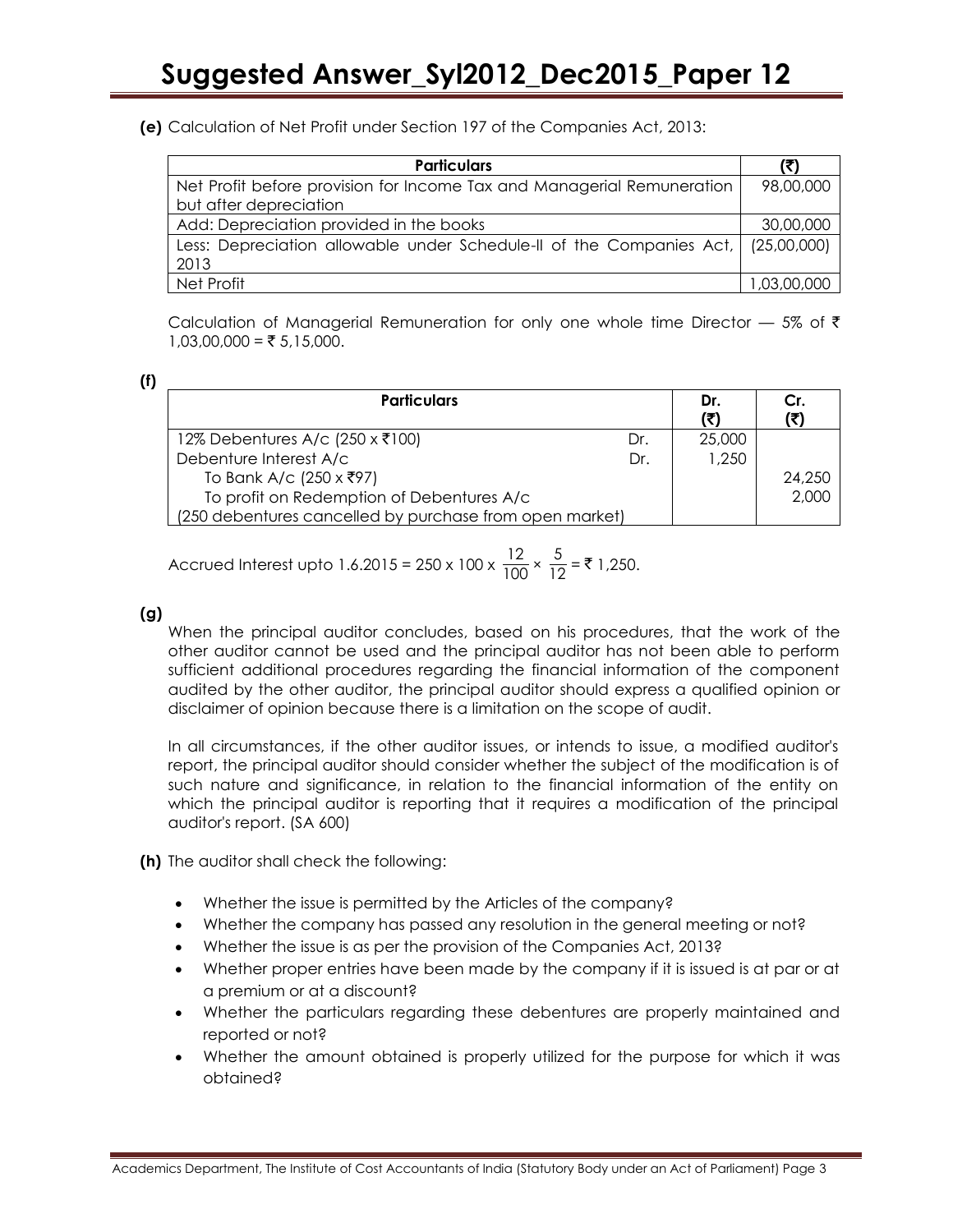**(i)** The main objective of the tax audit is to compute the taxable income according to the law and maintaining transparency in the financial statement filed by the assesses with the Income-tax Department.

**(j)**

#### **Audit Programme**

| 1. An Audit Programme is a detailed plan of applying the audit procedure in the           |  |
|-------------------------------------------------------------------------------------------|--|
| given circumstances with instructions for the appropriate techniques to be                |  |
| adopted for accomplishing the audit objectives.                                           |  |
| 2. It is framed keeping in view the nature, size and composition of the business,         |  |
| dependability of the internal control and the given scope of work.                        |  |
| 3. It provides sufficient details to serve as a set of instructions to the audit team and |  |
| also helps to control the proper execution of the work.                                   |  |

#### **Audit Note Book**

| 1.   An Audit Note Book is usually a bound book in which a large variety of matters |
|-------------------------------------------------------------------------------------|
| observed during the course of audit are recorded.                                   |
| 2. It forms part of Audit Working Papers.                                           |
| 3.   A fresh Audit Note Book is maintained for each year.                           |

| 2. Answer any two questions [out of (a), (b) and (c)]:<br>$8 \times 2 = 16$          |   |
|--------------------------------------------------------------------------------------|---|
| What are disclosure requirements under AS-11?<br>(a) (i)                             | 4 |
| (ii) What are the characteristics of a Liability?                                    | 4 |
| Following information is provided by Gudu Ltd.:<br>(b) (i)                           |   |
| (A) Net profit for 2013-2014 $\bar{\tau}$ 21,00,000.                                 |   |
| Net profit for 2014-2015 ₹ 28,00,000                                                 |   |
| (B) Nos. of shares outstanding prior to Right Issue: 500000 shares as on 01.04.2014. |   |

- **(C) Right Issue: one new share for 5 outstanding i.e., 100000 new shares**
- **(D) Right price:** ` **18**
- **(E) Last date of right option: 1st June, 2014**
- **(F) Fair value prior to the right option on 1st June, 2014:** ` **25 per equity share**

**You are required to calculate earnings per share. 5**

**(ii) Following information is provided by Peena Limited:**

| Date                                                                                               | <b>Particulars</b>                   | <b>No. of Equity Shares</b> |
|----------------------------------------------------------------------------------------------------|--------------------------------------|-----------------------------|
| 1st April, 2014                                                                                    | Balance at the beginning of the year | 3000                        |
| 1st July, 2014                                                                                     | <b>Issue of shares for cash</b>      | 900                         |
| 31st March, 2015                                                                                   | <b>Buy back of shares</b>            | 800                         |
| المتوسط والمناقب ستمتع ويستنقذ والمتحدث والمستحدث والمستحدث والمستحدث والمستحدث والمستحدث والمتحدث | ◠                                    |                             |

**You are required to calculate weighted average number of shares. 3**

- **(c) Classify the following into either Operating or Financial Lease (briefly give your reasoning):**
	- **1. Lessee has option to purchase the asset at lower than fair value, at the end of lease term. It is certain that the lessee will exercise the option.**
	- **2. Economic life of the asset is 7 years, lease term is 6 years, but asset is not acquired at the end of lease term.**
	- **3. Economic life of the asset is 6 years, lease term is 2 years, but the assets is of special nature and has been procured only for use of the lessee.**
	- **4. Present value of minimum lease payment = X. Fair value of the asset = Y. 8**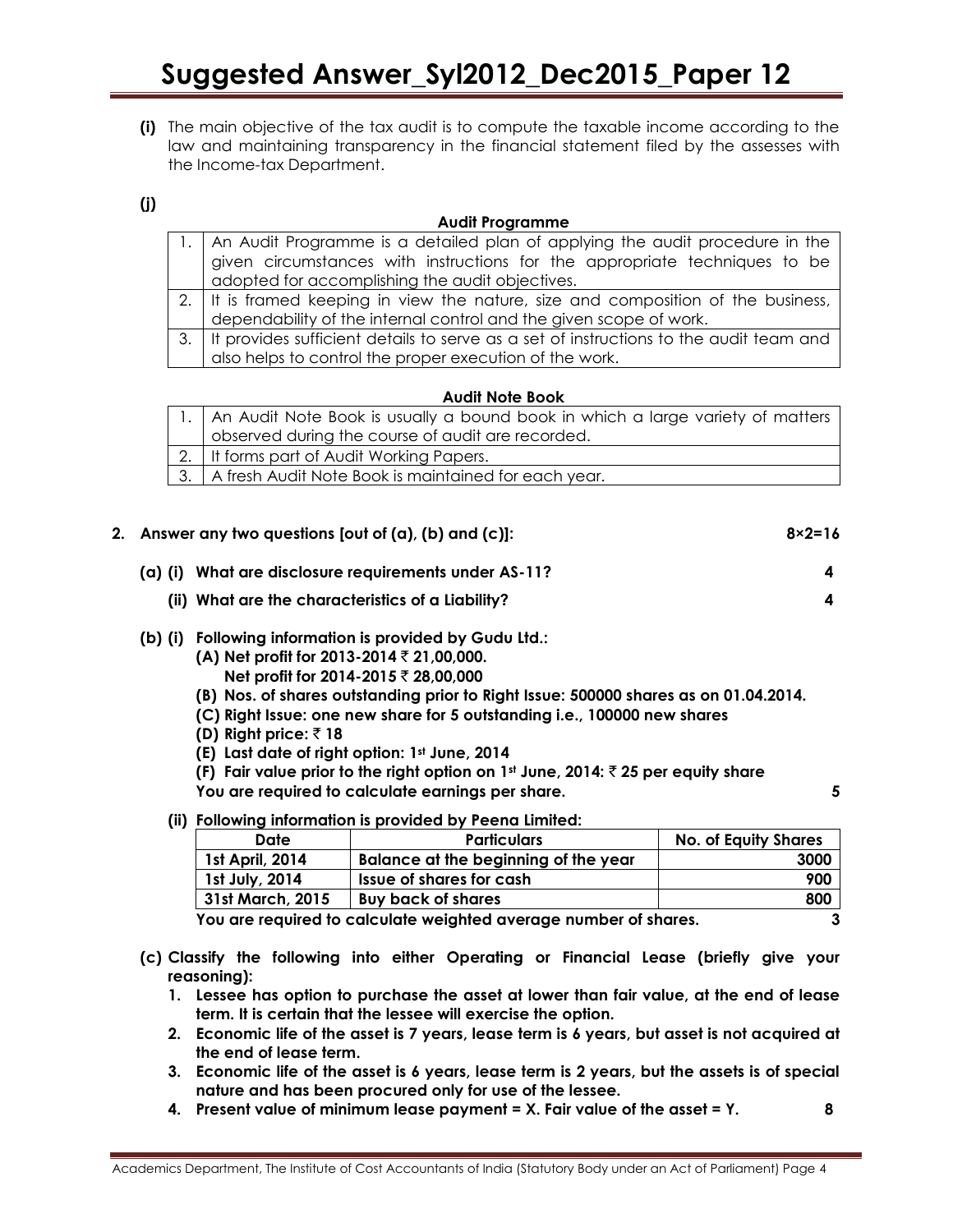#### **Answer:**

#### **2. (a) (i) Disclosure under AS – 11: An enterprise should disclose:**

- (I) The amount of exchange difference included in the net profit or loss for the period.
- (II) The amount of exchange difference adjusted in the carrying amount of fixed assets during the accounting period.
- (III) The amount of exchange difference in respect of forward contracts to be recognized in the profit/loss for one or more subsequent accounting period.
- (IV) Foreign currency risk management policy.

#### **(ii) Characteristics of a Liability:**

- (I) Normally liability arises from present obligation. But future obligation may also create liability if they are irrevocable. A forward contract to buy goods is irrevocable; therefore, gain or loss on such contract is evaluated and recognized as an asset or a liability.
- (II) Liabilities result from past transactions or other past events. Even an irrevocable future obligation arises from past transactions or commitment (events) only.
- (III) Normally liabilities are measurable in money terms. Sometimes liabilities are estimated which are termed as provisions. Frame work defines the term liability broadly that includes provisions.
- (IV) Settlement of liability means giving up resources embodying economic benefits. Liabilities are settled in any of the following ways-
	- $\triangleright$  payment cash or transfer of other assets ;
	- $\triangleright$  provision of services (services are rendered or to be rendered)
	- $\triangleright$  replacement by a new obligation;
	- $\triangleright$  conversion of an obligation into equity;
	- $\triangleright$  extinguished by way of waiver from the creditors.

#### **(b) (i)**

- 1. Theoretical ex-right fair value per share:  $[(\overline{$} 25 \times 500000) + (\overline{$} 18 \times 100000)]/(500000 + 100000)]$ i.e. 143,00,000/600000 = ₹ 23.83.
- 2. Adjustment factor: fair value prior to exercise of rights/theoretical ex-right value,  $i.e.$ ₹25/₹23.83 = 1.05.

#### 3. **Computation of EPS:**

| <b>Particulars</b>                                                            | Year<br>2013-2014 | Year<br>2014-2015 |
|-------------------------------------------------------------------------------|-------------------|-------------------|
| EPS as originally reported                                                    |                   |                   |
| ₹21,00,000/500000 shares                                                      | ₹4.20             |                   |
| EPS restated for right issue                                                  |                   |                   |
| ₹21,00,000/(500000 × ₹1.05)                                                   | ₹4.00             |                   |
| $= ₹21,00,000/5,25,000$                                                       |                   |                   |
| EPS for 2014-15 including rights                                              |                   |                   |
| ₹28,00,000/ [(500000 × 1.05 × $\frac{2}{12}$ ) + (600000 × $\frac{10}{12}$ )] |                   |                   |
| $\frac{$28,00,000}{87,500+5,00,000}$<br>i.e.                                  |                   |                   |
|                                                                               |                   | ₹4.77             |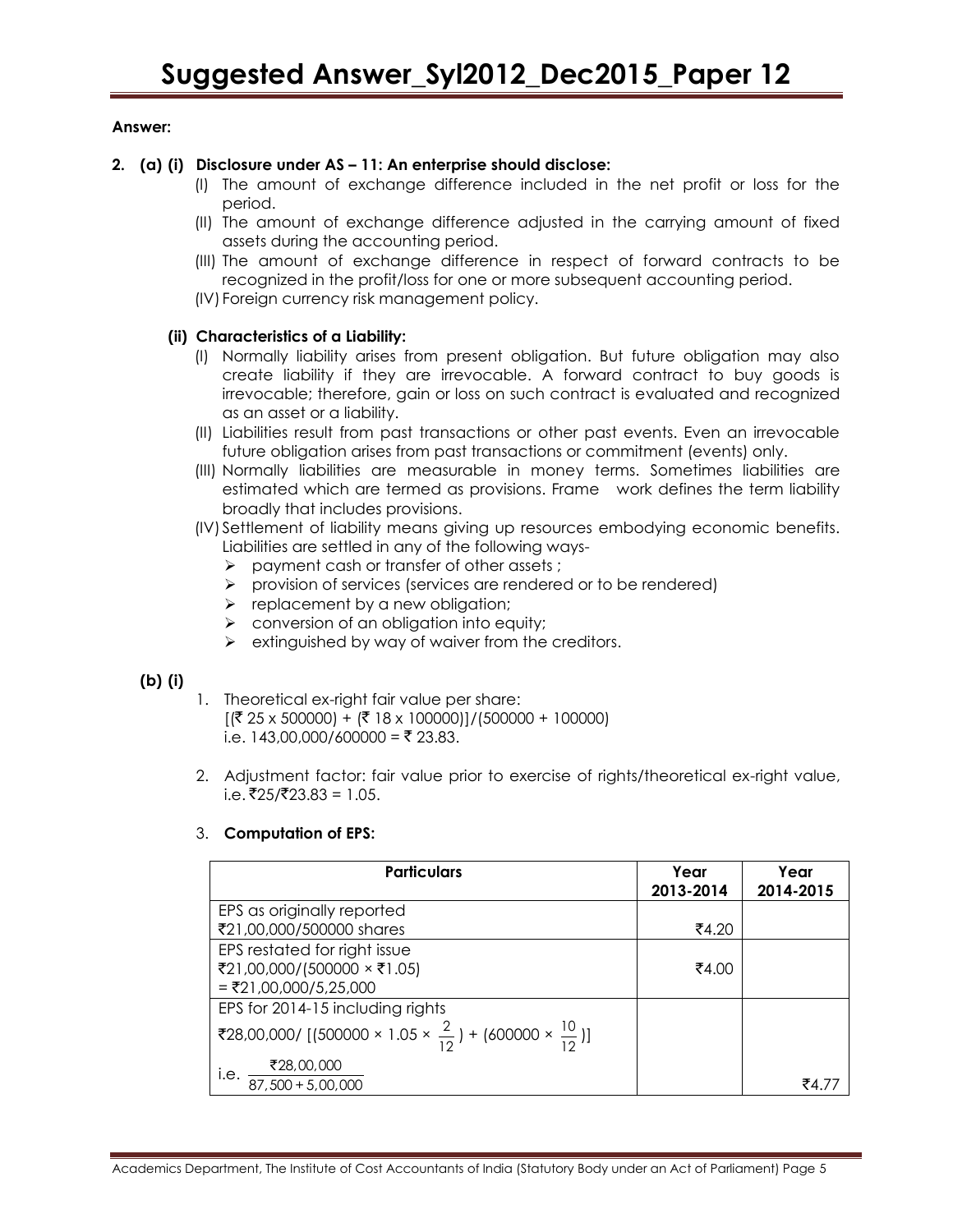| Date            | No. of equity shares   Period outstanding |           | Weights<br>(months) | Weighted average<br>number of shares |
|-----------------|-------------------------------------------|-----------|---------------------|--------------------------------------|
| $01 - 4 - 2014$ | 3000(opening)                             | 12 months | 12/12               | 3000                                 |
| $01 - 7 - 2014$ | 900(additional issue)                     | 9 months  | 9/12                | 675                                  |
| $31 - 3 - 2015$ | 800(Buy back)                             | 0 months  | 0/12                |                                      |
| Total           |                                           |           |                     | 3675                                 |

**(ii) Computation of weighted average number of shares outstanding during the period:**

- **(c)** 1. Finance lease if it becomes certain at the inception of lease itself that the option will be exercised by the leasee that also at a price which is lower than its expected fair value.
	- 2. Finance lease, since a substantial portion of the life of the asset is covered by lease term.
	- 3. Finance lease since the asset is procured only for the use of lessee.
	- 4. Finance lease since at the beginning of the lease term, present value of minimum lease rental covers substantially the initial fair value of the leased asset. Where X is minimum lease rental and Y is initial fair value.

#### **3. Answer any two questions [out of (a), (b) and (c)]: 16×2=32**

#### **Liabilities** ` **(in lakhs) Assets** ` **(in lakhs) Equity Share Capital (**` **10) 2,400 Machinery 3,600 Securities Premium 350 Furniture 452 General Reserve 930 Investments (Face Value** ` **200 lakhs) 148 Profit and Loss Account 340 Current Assets 2,460 Current Liabilities 2,640 6,660 6,660**

**(a) (i) On 31st March 2015, following was the Balance Sheet of FCS Limited:**

**On 1st April 2015 the company announced the buy-back of 25% of its equity shares @ 15 per share. For this purpose, it sold all of its investments for** `**150 Lakhs and issued 2,00,000, 14% preferences shares of** ` **100 each at par, the entire amount being payable with application.**

**The issue was fully subscribed. The company achieved the target of buy-back. Later the company issued one fully paid up equity share of** ` **10 by way of bonus shares for every four equity shares held by the equity shareholders.**

**Required: Show journal entries for all transactions including cash transactions. 10**

**(ii) Information relating to five segments of TNT Ltd. are as under:**

|                                                                                 |     |       |     |     |      | (₹ in lakh) |  |
|---------------------------------------------------------------------------------|-----|-------|-----|-----|------|-------------|--|
| <b>Segments</b>                                                                 | A   | B     |     | D   | Ε    | Total       |  |
| <b>Segment Revenue</b>                                                          | 200 | 600   | 400 | 200 | 600  | 2000        |  |
| <b>Segment Result</b>                                                           | 80  | (120) | 180 | 20  | (60) | 100         |  |
| <b>Segment Assets</b>                                                           | 90  | 110   | 280 | 40  | 80   | 600         |  |
| Prepare a statement showing segmental revenue, profits and assets which company |     |       |     |     |      |             |  |
| need to report.                                                                 |     |       |     |     |      |             |  |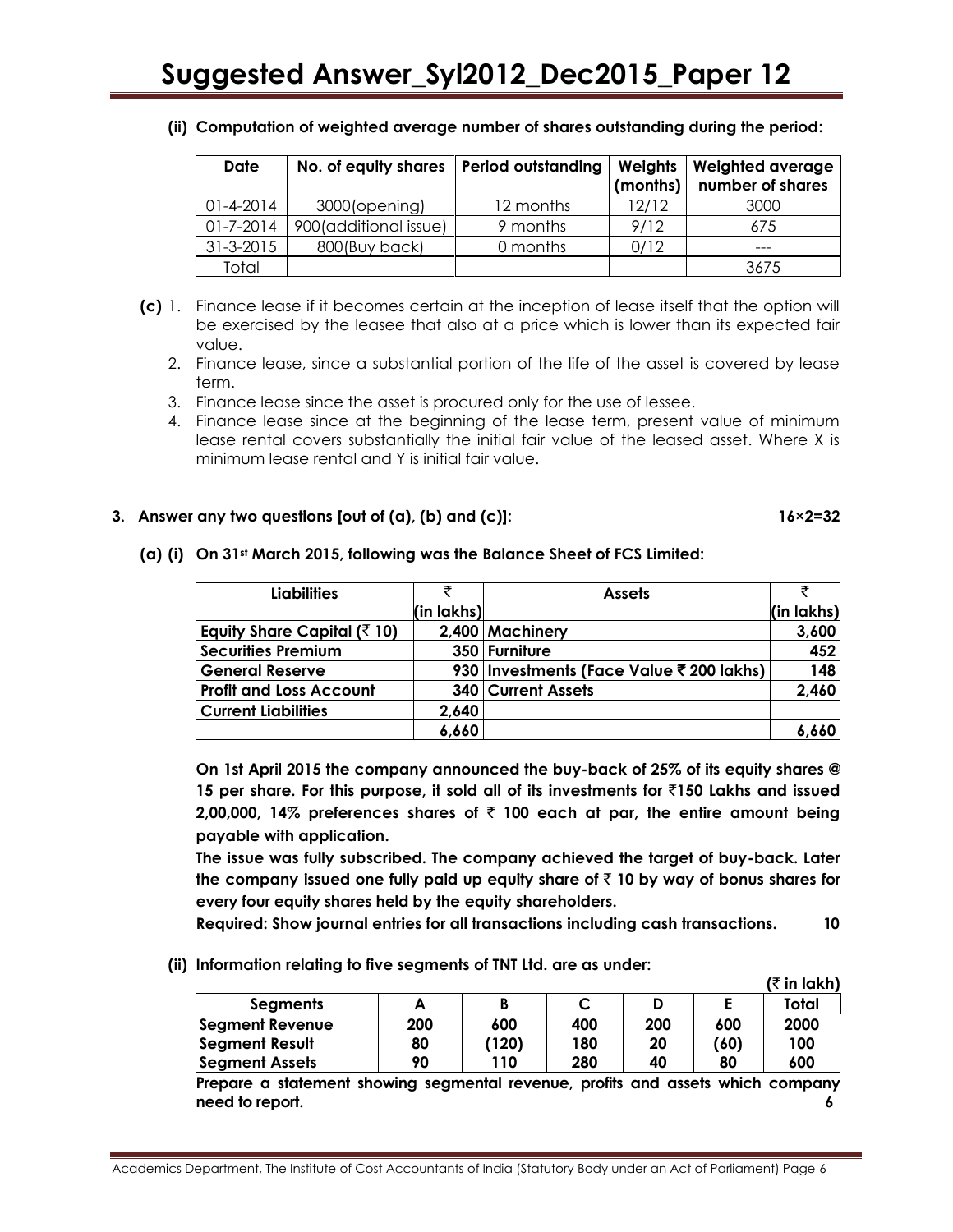**(b) (i) The following particulars relate to Manish Limited Company which has gone into voluntary liquidation. You are required to prepare the Liquidator's Statement of Account allowing for his remuneration @ 2½***%* **on all assets realized excluding call money received and 2% on the amount paid to unsecured creditors including preferential creditors.**

**Share capital issued: 25000 Preference shares of** `**100 each fully paid up. 125000 Equity shares of** `**10 each fully paid up.** 

**75000 Equity shares of**  $\bar{x}$ **10 each,**  $\bar{x}$  **8 paid up.** 

**Assets realized** ` **50,00,000 excluding the amount realized by sale of securities held by partly secured creditors.**

**Other information:**

| <b>Preferential creditors</b>                                         | 1,25,000  |
|-----------------------------------------------------------------------|-----------|
| Unsecured creditors                                                   | 45,00,000 |
| Partly secured creditors (Assets realized $\bar{\tau}$ 8,00,000)      | 8,75,000  |
| Debenture holders having floating charge on all assets of the company | 15,00,000 |
| <b>Expenses of liquidation</b>                                        | 25,000    |

**A call of** ` **2 per share on the partly paid equity shares was duly received except in case of one shareholder owning 2500 shares.**

**Also calculate the percentage of amount paid to the unsecured creditors to the total unsecured creditors. 10**

**(ii) Sonic Ltd. incorporated on 1st June, 2015 issued a prospectus inviting applications for 10,00,000 equity shares of** `**10 each. The whole issue was fully underwritten by four underwriters:**

| Underwriter | $ 4,00,000$ shares $ 3,00,000$ shares $ 2,00,000$ shares $ 1,00,000$ shares |  |  |
|-------------|-----------------------------------------------------------------------------|--|--|

**Applications were received for 9,00,000 shares of which marked applications were as follows:**

| Underwriter                                              |  | 4,40,000 shares 1,80,000 shares 2,20,000 shares | 20,000 shares |
|----------------------------------------------------------|--|-------------------------------------------------|---------------|
| Find out the liability of each underwriter individually. |  |                                                 |               |

**(c) (i) Following are the summarized Balance Sheets of Poova Limited and Pouru Limited as at 31st March, 2015:**

|                                        |              |      |                                            |             | (₹ in lakhs) |
|----------------------------------------|--------------|------|--------------------------------------------|-------------|--------------|
| <b>Liabilities</b>                     | Pooval Pouru |      | <b>Assets</b>                              | Poova Pouru |              |
|                                        | Ltd.         | Ltd. |                                            | Ltd.        | Ltd.         |
| <b>Share capital:</b>                  |              |      | Goodwill                                   | 40          | $- - -$      |
| Equity shares of $\bar{\tau}$ 100 each |              |      | 3,000   2,000   Other fixed assets         | 3,200       | 1,520        |
| 9% Preference shares of $\bar{z}$      | 1.000        |      | 800 Trade receivables                      | 1,250       | 880          |
| 100 each                               |              |      |                                            |             |              |
| General reserve                        | 250          |      | 340 Inventory                              | 660         | 1,360        |
| <b>Profit and loss account</b>         | $- - -$      |      | 30 Cash at bank                            | 52          | 260          |
| 12% Debentures of ₹100                 | 1,000        |      | 400 Own debenture ( $\bar{\tau}$ 100 each) | 38          | $- - -$      |
| leach                                  |              |      | (Nominal value ₹40,00,000)                 |             |              |
| Trade payables                         | 8101         |      | 450 Discount on issue of debentures        | 6           |              |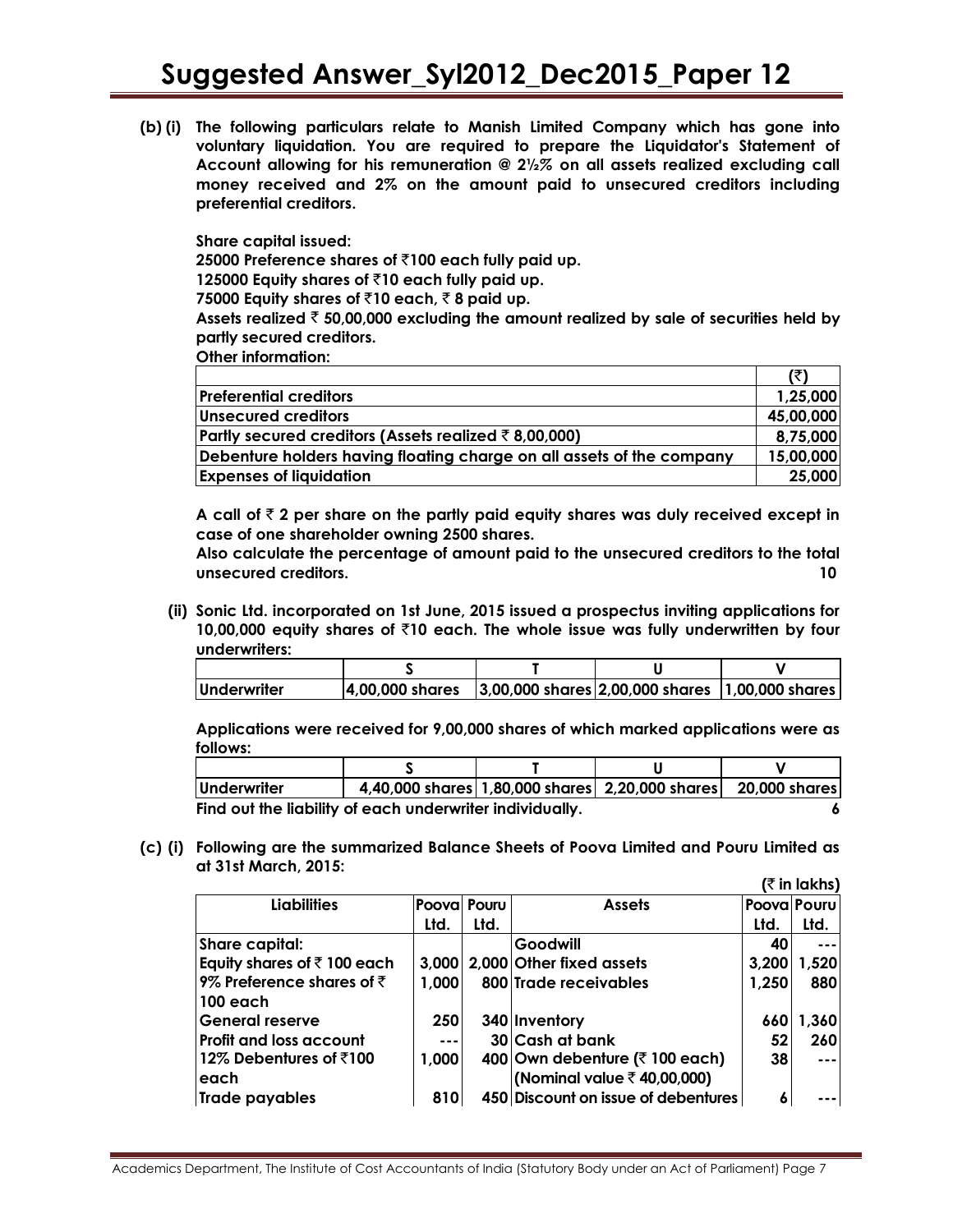|  |               | <b>Profit and loss account</b> | 814 | --- 1         |
|--|---------------|--------------------------------|-----|---------------|
|  | $6.060$ 4.020 |                                |     | $6.060$ 4.020 |

**On 1.4.2015, Poova Ltd. adopted the following scheme of reconstruction:** 

- **(i)** Each equity share shall be sub-divided into 10 equity shares of  $\bar{\tau}$  10 each fully **paid up. 50% of the equity share capital would be sacrificed to the Company.**
- **(ii) Preference dividends are in arrear for 3 years. Preference shareholders agreed to waive 90% of the dividend claim and accept payment for the balance.**
- **(iii) Own debentures of** ` **25,00,000 were sold at** ` **98 per debenture cum-interest and remaining own debentures were cancelled.**
- **(iv) Debenture holders of** ` **4.8 crores agreed to accept one machinery of book value of** ` **5 crores in full settlement.**
- **(v)** Trade payables, trade receivables and inventory were valued at  $\bar{\tau}$  7 crores;  $\bar{\tau}$  11 **crores and** ` **5.90 crores respectively. The goodwill, discount on issue of debentures and Profit and Loss (Dr.) are to be written off.**
- (vi) The Company paid  $\bar{\tau}$  4 lakhs as penalty to avoid capital commitments of  $\bar{\tau}$  30 **lakhs.**

**On 2.4.2015 a scheme of absorption was adopted. Poova Ltd. would take over Pouru Ltd. The purchase consideration was fixed as below:**

- **(a) Equity shareholders of Pouru Ltd. will be given 50 equity shares of** ` **10 each fully paid up, in exchange for every 5 shares held in Pouru Ltd.**
- **(b)** Issue of 9% preference shares of  $\bar{\tau}$  100 each in the ratio of 4 preference shares of **Poova Ltd. for every 5 preference shares held in Pouru Ltd.**
- **(c) Issue of one 12% debenture of** ` **100 each of Poova Ltd. for every 12% debentures in Pouru Ltd.**

**You are required to give Journal entries in the books of Poova Ltd. 12**

**(ii) Guddu Ltd. incorporated on 1st July, 2014 and received the certificate to commence business on 1st August, 2014. It had acquired a running business of Guddu Stores from 1st April, 2014. Sales for the year ending 31st March, 2015 was** ` **40 lakhs. Sales per month for first six months was one-half of the monthly sales for last six months of the year. Calculate time ratio and sales ratio to ascertain prior to and after incorporation profit/loss of the Guddu Ltd. 4**

#### **Answer:**

#### **3. (a) (i) In the books of FCS Ltd. Journal**

 $\sqrt{2}$  **In Lake** 

|             |                                                     |     |      |                | <b>SILLAND</b> |
|-------------|-----------------------------------------------------|-----|------|----------------|----------------|
| <b>Date</b> | <b>Particulars</b>                                  |     | L.F. | Dr. $($ ₹)     | Cr.(₹)         |
|             | Bank A/c                                            | Dr. |      | 150            |                |
|             | To Investments A/c                                  |     |      |                | 150            |
|             | (Being the sale of investments)                     |     |      |                |                |
| 2.          | Investments A/c                                     | Dr. |      | $\overline{2}$ |                |
|             | To Profit and Loss A/c                              |     |      |                |                |
|             | (Being the t/f of Profit on sale of Investments)    |     |      |                |                |
| 3.          | Bank A/c                                            | Dr. |      | 200            |                |
|             | To 14% Preference Share Application & Allotment A/c |     |      |                | 200            |
|             | (Being the Application money received)              |     |      |                |                |
| 4.          | 14% Preference Share Application & Allotment A/c    | Dr. |      | 200            |                |
|             | To 14% Preference Share Capital A/c                 |     |      |                |                |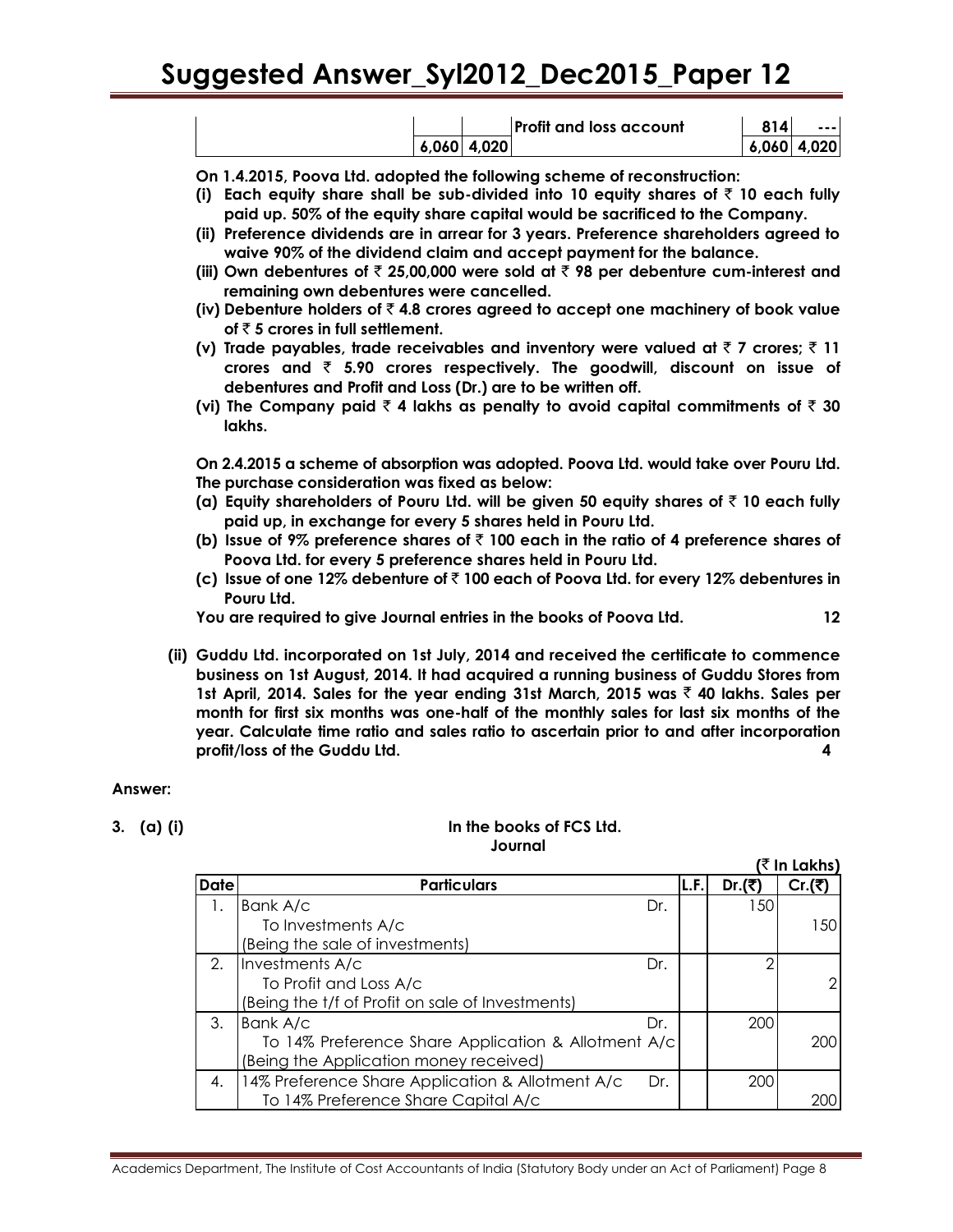|    | (Being the Allotment of Shares)                            |     |     |     |
|----|------------------------------------------------------------|-----|-----|-----|
| 5. | Equity Shares Buy Back A/c                                 | Dr. | 900 |     |
|    | To Bank A/c                                                |     |     | 900 |
|    | Being the payment made to equity shareholders on buy-      |     |     |     |
|    | back)                                                      |     |     |     |
| 6. | Equity Share Capital A/c                                   | Dr. | 600 |     |
|    | Securities Premium A/c                                     | Dr. | 300 |     |
|    | To Equity Shares Buy Back A/c                              |     |     | 900 |
|    | (Being the cancellation of share bought back)              |     |     |     |
| 7. | General Reserve A/c                                        | Dr. | 600 |     |
|    | To Capital Redemption Reserve A/c                          |     |     | 600 |
|    | (Being creation of Capital Redemption Reserve A/c to       |     |     |     |
|    | the extent of the face value of equity shares bought       |     |     |     |
|    | back)                                                      |     |     |     |
| 8. | Capital Redemption Reserve A/c                             | Dr. | 400 |     |
|    | Securities Premium A/c                                     | Dr. | 50  |     |
|    | To Bonus Issue A/c                                         |     |     | 450 |
|    | (Being the utilisation of capital redemption reserve and   |     |     |     |
|    | securities premium to issue one bonus share for every four |     |     |     |
|    | shares held)                                               |     |     |     |
| 9. | Bonus Issue A/c                                            | Dr. | 450 |     |
|    | To Equity Share Capital a/c                                |     |     | 450 |
|    | (Being the Issue of one bonus share for every four equity) |     |     |     |
|    | shares)                                                    |     |     |     |

**Note:** Amount of Bonus Issue = 25% of (2400 - 25% of 2400) = 450 lakhs.

| <b>Particulars</b>        | A        | B        | C        | D        | Е                                           | <b>TOTAL</b> |
|---------------------------|----------|----------|----------|----------|---------------------------------------------|--------------|
| 1. Segment Revenue        | 200      | 600      | 400      | 200      | 600                                         | 2000         |
| 2. % of Segment Revenue   | 10%      | 30%      | 20%      | 10%      | 30%                                         |              |
| 3. Segment Result: Profit | 80       |          | 180      | 20       |                                             | 280          |
| Loss                      |          | (120)    |          |          | (60)                                        | (180)        |
| 4. % of segment result    | 28.57%   | 42.86%   | 64.29%   | 7.14%    | 21.43%                                      |              |
| 5. Segment Assets         | 90       | 110      | 280      | 40       | 80                                          | 600          |
| 6. % of Segment Assets    | 15%      | 18.33%   | 46.67%   | $6.67\%$ | 13.33%                                      |              |
| Reportable Segment        | Yes      | Yes      | Yes      | Yesl     | Yesl                                        |              |
| Criteria Satisfied        |          |          |          |          | Revenue, Revenue, Revenue, Revenue Revenue, |              |
|                           | Result   | Result & | Result & |          | Result &                                    |              |
|                           | & Assets | Assets   | Assets   |          | Assets                                      |              |

According to AS-17 on "Segment Reporting" a business segment or geographical segment should be identified as a reportable segment if:

- (a) Its revenue from sales to external customers and from transactions with other segments is 10% or more of the total revenue, external and internal, of all segments; or
- (b) Its segment result, whether profit or loss , is 10% or more of:
	- (i) The combined result of all segments in profit, or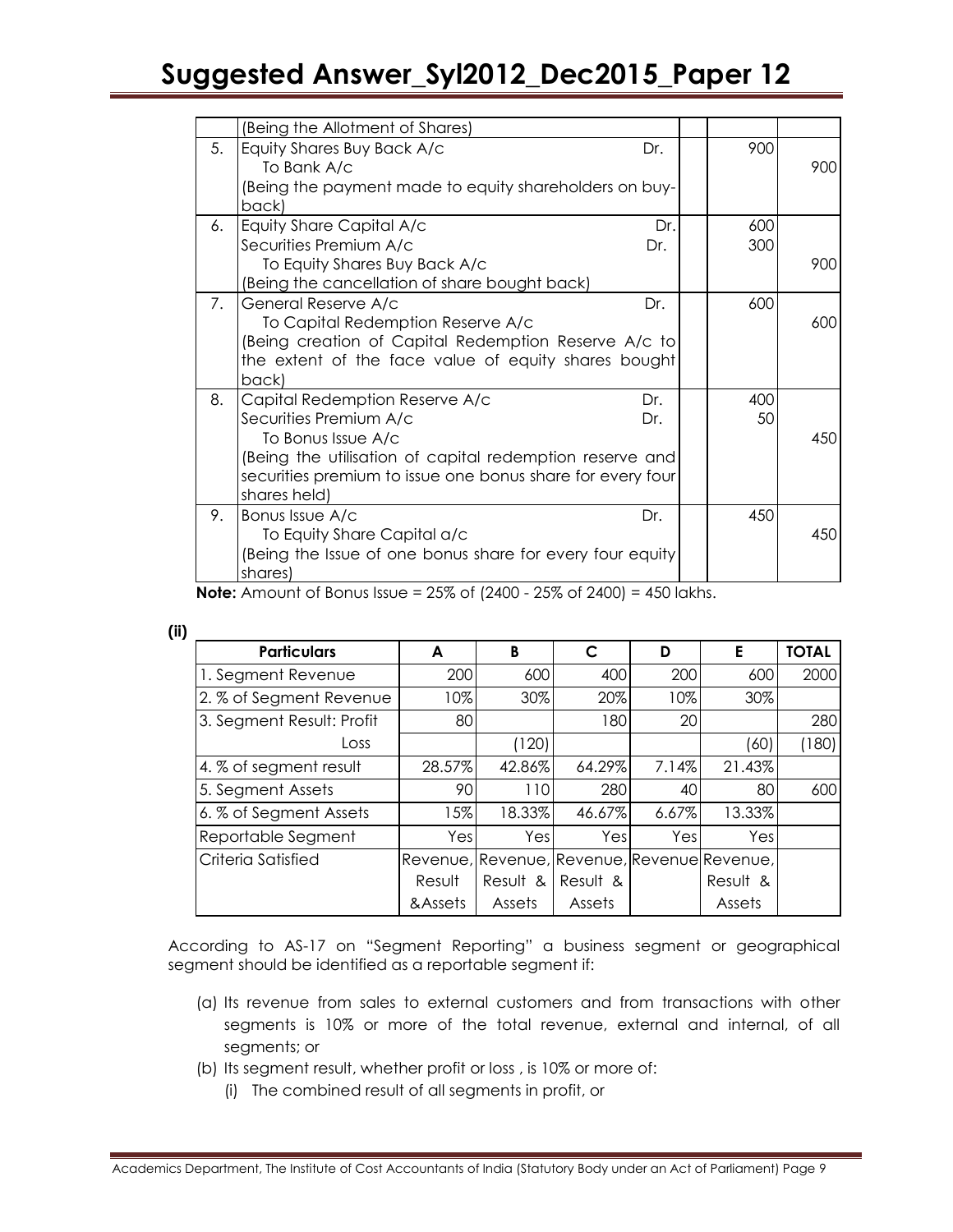- (ii) The combined result of all segments in loss, whichever is greater in absolute amount, or
- (c) Its segment assets are 10% or more of the total assets of all segments.

### **3. (b) (i)**

#### **Liquidator's Statement of Account**

| <b>Particulars</b>       |           | <b>Particulars</b>               |          |           |
|--------------------------|-----------|----------------------------------|----------|-----------|
| To Assets realised       | 50,00,000 | By Liquidator's remuneration:    |          |           |
| Receipt of<br>To<br>call | 1,45,000  | @ 2.5% on 58,00,000              | 1,45,000 |           |
| 72500<br>on<br>money     |           | @ 2% on 1,25,000                 | 2,500    |           |
| Equity Shares $@$ ₹ 2.00 |           | @ 2% on 32,81,863                |          |           |
| per share                |           | (Refer working note. IV)         | 65,637   | 2,13,137  |
|                          |           | <b>By Liquidation Expenses</b>   |          | 25,000    |
|                          |           | By Debenture holders having a    |          | 15,00,000 |
|                          |           | floating change on all assets    |          |           |
|                          |           | <b>By Preferential Creditors</b> |          | 1,25,000  |
|                          |           | <b>By Unsecured Creditors</b>    |          | 32,81,863 |
|                          | 51,45,000 |                                  |          | 51,45,000 |

Percentage of amount paid to unsecured creditors to total unsecured creditors

 $=\frac{32,81,863}{45,75,000}$  $\frac{627.01,000}{45,75,000}$  = 71.73%.

#### **Working notes:**

- **(I)** Total assets realized excluding call money =  $\bar{\tau}$  50,00,000 + 8,00,000 =  $\bar{\tau}$  58,00,000.
- **(II)** Unsecured portion in partly secured creditors =  $\bar{\tau}$  8,75,000 8,00,000 =  $\bar{\tau}$  75,000.
- **(III)** Total unsecured creditors =₹ 45,00,000+75,000 = ₹ 45,75,000

**(IV)**Liquidator's Remuneration

| <b>Particulars</b>                                                                                 | Computation                                         |          |  |
|----------------------------------------------------------------------------------------------------|-----------------------------------------------------|----------|--|
| 2.5% on all assets realized excluding call                                                         | $2.5\% \times \overline{\xi}$ (50,00,000 +8,00,000) | 1,45,000 |  |
| money but including sale of securities held                                                        |                                                     |          |  |
| by partly secured creditors                                                                        |                                                     |          |  |
| 2% on amount paid to preferential<br>$2\% \times \overline{\overline{\epsilon}}$ 1,25,000<br>2,500 |                                                     |          |  |
| creditors                                                                                          |                                                     |          |  |
| Sub-total of above                                                                                 |                                                     | 1,47,500 |  |
| 2% on Amount paid to Other Unsecured                                                               | ₹33,47,500 × 2/102                                  | 65,637   |  |
| Creditors (Excluding Preferential Creditors)                                                       |                                                     |          |  |
| <b>Total Remuneration to Liquidator</b>                                                            |                                                     | 2,13,137 |  |

#### **Note:**

Amount available for unsecured creditors & Liquidator's Remuneration: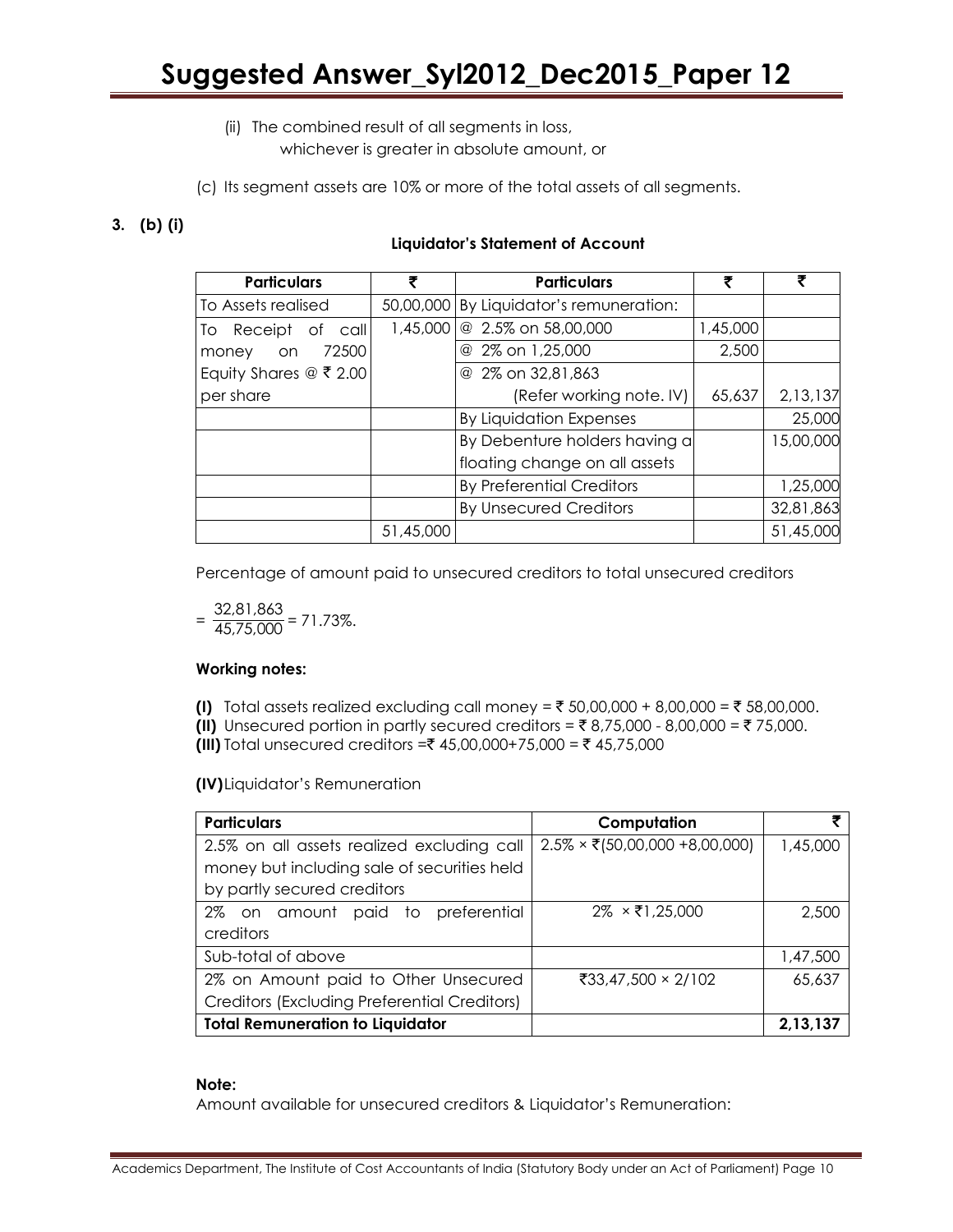= Gross Amount – [Expenses for liquidation + Remuneration (sub-total as above) + Debenture holders + Preferential Creditors]

 $= 51,45,000 - [25,000 + 1,47,500 + 15,00,000 + 1,25,000]$  $= 33,47,500.$ 

#### **(ii)**

#### **Statement of Underwriters' Liability**

| <b>Particulars</b>                             |            |          |            | v        | <b>TOTAL</b> |
|------------------------------------------------|------------|----------|------------|----------|--------------|
| <b>Gross Liability</b>                         | 4,00,000   | 3,00,000 | 2,00,000   | 1,00,000 | 10,00,000    |
| Less: Marked Applications                      | 4,40,000   | 1,80,000 | 2,20,000   | 20,000   | 8,60,000     |
| <b>Balance Left</b>                            | (40,000)   | 1,20,000 | (20,000)   | 80,000   | 1,40,000     |
| Less: Unmarked Application                     | 16,000     | 12,000   | 8,000      | 4,000    | 40,000       |
| Applications in the ratio of gross             | (56,000)   | 1,08,000 | (28,000)   | 76,000   | 00,000,1     |
| liability                                      |            |          |            |          |              |
| Division of surplus of S and U to T $(56,000)$ |            | (63,000) | 28,000     | (21,000) |              |
| and V in the ratio of $(3:1)$                  |            |          |            |          |              |
| <b>Net Liability</b>                           | <b>NIL</b> | 45,000   | <b>NIL</b> | 55,000   | ,00,000      |

**(c) (i)**

#### **In the Books of Poova Ltd.**

|             |                                                                                                                                                                            |                      | $($ ₹ In lakhs)      |
|-------------|----------------------------------------------------------------------------------------------------------------------------------------------------------------------------|----------------------|----------------------|
| <b>Date</b> | <b>Particulars</b>                                                                                                                                                         | Dr.<br>Amount<br>(₹) | Cr.<br>Amount<br>(₹) |
|             | 1.4.2015 Equity Share Capital A/c<br>Dr.<br>To Equity Share Capital A/c<br>(Being sub-division of one share of ₹ 100 each into 10<br>shares of ₹10 each)                   | 3,000                | 3,000                |
|             | Equity Share Capital A/c<br>Dr.<br>To Capital Reduction A/c<br>(Being reduction of Equity Capital by 50%)                                                                  | 1,500                | 1,500                |
|             | Capital Reduction A/c<br>Dr.<br>To Bank A/c<br>(Being payment in cash of 10% of arrear of preference<br>dividend)                                                          | 27                   | 27                   |
|             | Bank A/c<br>Dr.<br>To Own Debentures A/c<br>To Capital Reduction A/c<br>(Being profit on sale of own debentures of ₹75,000<br>transferred to Capital Reduction A/c)        | 24.5                 | 23.75<br>0.75        |
|             | 12% Debentures A/c<br>Dr.<br>To Own Debentures A/c<br>To Capital Reduction A/c<br>(Being profit on cancellation of own debentures<br>transferred to Capital Reduction A/c) | 15                   | 14.25<br>0.75        |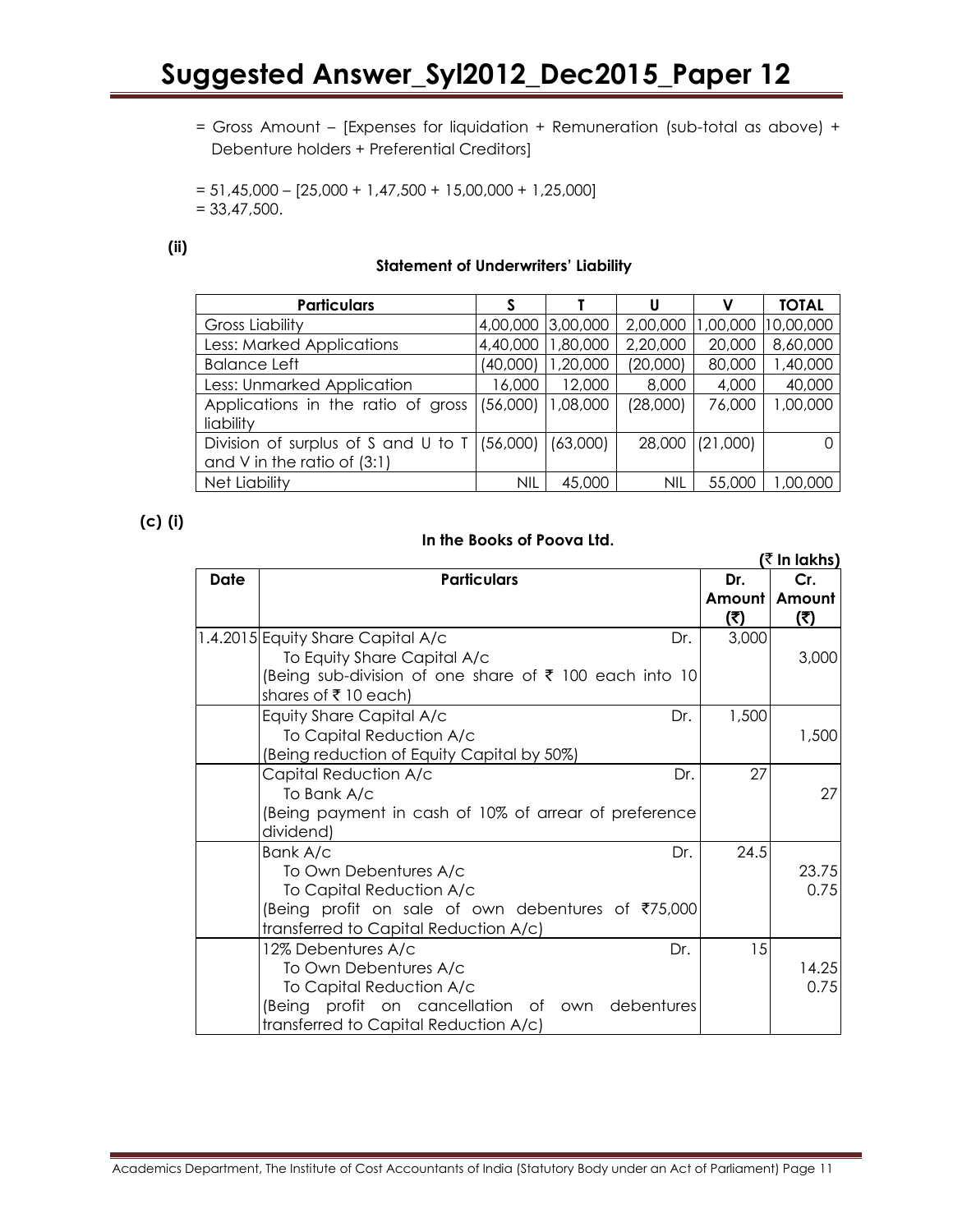| 480<br>12% Debentures A/c<br>Dr.<br>Capital Reduction A/c<br>20<br>Dr.<br>To Machinery A/c<br>500<br>(Being machinery taken up by debenture holders for ₹<br>4.80 Cr.)<br>Trade Payables A/c<br>110<br>Dr.<br>Capital Reduction A/c (balancing figure)<br>110<br>Dr.<br>To Trade Receivables A/c<br>150<br>70<br>To Inventory A/c<br>(Being assets and liabilities revalued)<br>Capital Reduction A/c<br>860<br>Dr.<br>To Goodwill A/c<br>40<br>To Discount on Debentures A/c<br>To Profit and Loss A/c<br>814<br>(Being the above assets written off)<br>Capital Reduction A/c<br>Dr.<br>$\overline{4}$<br>To Bank A/c<br>(Being<br>penalty<br>paid<br>for<br>avoidance of<br>capital<br>commitments)<br>Capital Reduction A/c<br>480.50<br>Dr.<br>480.50<br>To Capital Reserve A/c<br>(Being the credit balance in Capital Reduction A/c<br>transferred to Capital Reserve)<br>2.4.2015 Business Purchase A/c<br>Dr.<br>2,640<br>To Liquidators of Pouru Ltd.<br>2,640<br>(Being the purchase consideration payable to Pouru Ltd.)<br>Fixed Assets A/c<br>1,520<br>Dr.<br>Inventory A/c<br>Dr.<br>1,360<br>Trade Receivables A/c<br>880<br>Dr.<br>Cash at Bank A/c<br>Dr.<br>260<br>To Trade Payables A/c<br>To 12% Debentures A/c of Pouru Ltd.<br>To Profit and Loss A/c<br>To General Reserve A/c ₹(340+160)<br>To Business Purchase A/c<br>(Being the takeover of all assets and liabilities of Pouru<br>Ltd. by Poova Ltd.)<br>Liquidators of Pouru Ltd. A/c<br>2,640<br>Dr.<br>To Equity Share Capital A/c<br>To 9% Preference Share Capital A/c<br>(Being the purchase consideration discharged)<br>12% Debentures of Pouru Ltd. A/c<br>400<br>Dr.<br>To 12% Debentures A/c<br>400<br>(Being Poova Ltd. issued their 12% Debentures in against<br>of every Debentures of Pouru Ltd.) |  |  |       |
|-----------------------------------------------------------------------------------------------------------------------------------------------------------------------------------------------------------------------------------------------------------------------------------------------------------------------------------------------------------------------------------------------------------------------------------------------------------------------------------------------------------------------------------------------------------------------------------------------------------------------------------------------------------------------------------------------------------------------------------------------------------------------------------------------------------------------------------------------------------------------------------------------------------------------------------------------------------------------------------------------------------------------------------------------------------------------------------------------------------------------------------------------------------------------------------------------------------------------------------------------------------------------------------------------------------------------------------------------------------------------------------------------------------------------------------------------------------------------------------------------------------------------------------------------------------------------------------------------------------------------------------------------------------------------------------------------------------------------------------------------------------------------------------------------|--|--|-------|
|                                                                                                                                                                                                                                                                                                                                                                                                                                                                                                                                                                                                                                                                                                                                                                                                                                                                                                                                                                                                                                                                                                                                                                                                                                                                                                                                                                                                                                                                                                                                                                                                                                                                                                                                                                                               |  |  |       |
|                                                                                                                                                                                                                                                                                                                                                                                                                                                                                                                                                                                                                                                                                                                                                                                                                                                                                                                                                                                                                                                                                                                                                                                                                                                                                                                                                                                                                                                                                                                                                                                                                                                                                                                                                                                               |  |  |       |
|                                                                                                                                                                                                                                                                                                                                                                                                                                                                                                                                                                                                                                                                                                                                                                                                                                                                                                                                                                                                                                                                                                                                                                                                                                                                                                                                                                                                                                                                                                                                                                                                                                                                                                                                                                                               |  |  |       |
|                                                                                                                                                                                                                                                                                                                                                                                                                                                                                                                                                                                                                                                                                                                                                                                                                                                                                                                                                                                                                                                                                                                                                                                                                                                                                                                                                                                                                                                                                                                                                                                                                                                                                                                                                                                               |  |  |       |
|                                                                                                                                                                                                                                                                                                                                                                                                                                                                                                                                                                                                                                                                                                                                                                                                                                                                                                                                                                                                                                                                                                                                                                                                                                                                                                                                                                                                                                                                                                                                                                                                                                                                                                                                                                                               |  |  |       |
|                                                                                                                                                                                                                                                                                                                                                                                                                                                                                                                                                                                                                                                                                                                                                                                                                                                                                                                                                                                                                                                                                                                                                                                                                                                                                                                                                                                                                                                                                                                                                                                                                                                                                                                                                                                               |  |  |       |
|                                                                                                                                                                                                                                                                                                                                                                                                                                                                                                                                                                                                                                                                                                                                                                                                                                                                                                                                                                                                                                                                                                                                                                                                                                                                                                                                                                                                                                                                                                                                                                                                                                                                                                                                                                                               |  |  |       |
|                                                                                                                                                                                                                                                                                                                                                                                                                                                                                                                                                                                                                                                                                                                                                                                                                                                                                                                                                                                                                                                                                                                                                                                                                                                                                                                                                                                                                                                                                                                                                                                                                                                                                                                                                                                               |  |  |       |
|                                                                                                                                                                                                                                                                                                                                                                                                                                                                                                                                                                                                                                                                                                                                                                                                                                                                                                                                                                                                                                                                                                                                                                                                                                                                                                                                                                                                                                                                                                                                                                                                                                                                                                                                                                                               |  |  |       |
|                                                                                                                                                                                                                                                                                                                                                                                                                                                                                                                                                                                                                                                                                                                                                                                                                                                                                                                                                                                                                                                                                                                                                                                                                                                                                                                                                                                                                                                                                                                                                                                                                                                                                                                                                                                               |  |  |       |
|                                                                                                                                                                                                                                                                                                                                                                                                                                                                                                                                                                                                                                                                                                                                                                                                                                                                                                                                                                                                                                                                                                                                                                                                                                                                                                                                                                                                                                                                                                                                                                                                                                                                                                                                                                                               |  |  |       |
|                                                                                                                                                                                                                                                                                                                                                                                                                                                                                                                                                                                                                                                                                                                                                                                                                                                                                                                                                                                                                                                                                                                                                                                                                                                                                                                                                                                                                                                                                                                                                                                                                                                                                                                                                                                               |  |  |       |
|                                                                                                                                                                                                                                                                                                                                                                                                                                                                                                                                                                                                                                                                                                                                                                                                                                                                                                                                                                                                                                                                                                                                                                                                                                                                                                                                                                                                                                                                                                                                                                                                                                                                                                                                                                                               |  |  | 6     |
|                                                                                                                                                                                                                                                                                                                                                                                                                                                                                                                                                                                                                                                                                                                                                                                                                                                                                                                                                                                                                                                                                                                                                                                                                                                                                                                                                                                                                                                                                                                                                                                                                                                                                                                                                                                               |  |  |       |
|                                                                                                                                                                                                                                                                                                                                                                                                                                                                                                                                                                                                                                                                                                                                                                                                                                                                                                                                                                                                                                                                                                                                                                                                                                                                                                                                                                                                                                                                                                                                                                                                                                                                                                                                                                                               |  |  |       |
|                                                                                                                                                                                                                                                                                                                                                                                                                                                                                                                                                                                                                                                                                                                                                                                                                                                                                                                                                                                                                                                                                                                                                                                                                                                                                                                                                                                                                                                                                                                                                                                                                                                                                                                                                                                               |  |  |       |
|                                                                                                                                                                                                                                                                                                                                                                                                                                                                                                                                                                                                                                                                                                                                                                                                                                                                                                                                                                                                                                                                                                                                                                                                                                                                                                                                                                                                                                                                                                                                                                                                                                                                                                                                                                                               |  |  | 4     |
|                                                                                                                                                                                                                                                                                                                                                                                                                                                                                                                                                                                                                                                                                                                                                                                                                                                                                                                                                                                                                                                                                                                                                                                                                                                                                                                                                                                                                                                                                                                                                                                                                                                                                                                                                                                               |  |  |       |
|                                                                                                                                                                                                                                                                                                                                                                                                                                                                                                                                                                                                                                                                                                                                                                                                                                                                                                                                                                                                                                                                                                                                                                                                                                                                                                                                                                                                                                                                                                                                                                                                                                                                                                                                                                                               |  |  |       |
|                                                                                                                                                                                                                                                                                                                                                                                                                                                                                                                                                                                                                                                                                                                                                                                                                                                                                                                                                                                                                                                                                                                                                                                                                                                                                                                                                                                                                                                                                                                                                                                                                                                                                                                                                                                               |  |  |       |
|                                                                                                                                                                                                                                                                                                                                                                                                                                                                                                                                                                                                                                                                                                                                                                                                                                                                                                                                                                                                                                                                                                                                                                                                                                                                                                                                                                                                                                                                                                                                                                                                                                                                                                                                                                                               |  |  |       |
|                                                                                                                                                                                                                                                                                                                                                                                                                                                                                                                                                                                                                                                                                                                                                                                                                                                                                                                                                                                                                                                                                                                                                                                                                                                                                                                                                                                                                                                                                                                                                                                                                                                                                                                                                                                               |  |  |       |
|                                                                                                                                                                                                                                                                                                                                                                                                                                                                                                                                                                                                                                                                                                                                                                                                                                                                                                                                                                                                                                                                                                                                                                                                                                                                                                                                                                                                                                                                                                                                                                                                                                                                                                                                                                                               |  |  |       |
|                                                                                                                                                                                                                                                                                                                                                                                                                                                                                                                                                                                                                                                                                                                                                                                                                                                                                                                                                                                                                                                                                                                                                                                                                                                                                                                                                                                                                                                                                                                                                                                                                                                                                                                                                                                               |  |  |       |
|                                                                                                                                                                                                                                                                                                                                                                                                                                                                                                                                                                                                                                                                                                                                                                                                                                                                                                                                                                                                                                                                                                                                                                                                                                                                                                                                                                                                                                                                                                                                                                                                                                                                                                                                                                                               |  |  |       |
|                                                                                                                                                                                                                                                                                                                                                                                                                                                                                                                                                                                                                                                                                                                                                                                                                                                                                                                                                                                                                                                                                                                                                                                                                                                                                                                                                                                                                                                                                                                                                                                                                                                                                                                                                                                               |  |  |       |
|                                                                                                                                                                                                                                                                                                                                                                                                                                                                                                                                                                                                                                                                                                                                                                                                                                                                                                                                                                                                                                                                                                                                                                                                                                                                                                                                                                                                                                                                                                                                                                                                                                                                                                                                                                                               |  |  |       |
|                                                                                                                                                                                                                                                                                                                                                                                                                                                                                                                                                                                                                                                                                                                                                                                                                                                                                                                                                                                                                                                                                                                                                                                                                                                                                                                                                                                                                                                                                                                                                                                                                                                                                                                                                                                               |  |  |       |
|                                                                                                                                                                                                                                                                                                                                                                                                                                                                                                                                                                                                                                                                                                                                                                                                                                                                                                                                                                                                                                                                                                                                                                                                                                                                                                                                                                                                                                                                                                                                                                                                                                                                                                                                                                                               |  |  |       |
|                                                                                                                                                                                                                                                                                                                                                                                                                                                                                                                                                                                                                                                                                                                                                                                                                                                                                                                                                                                                                                                                                                                                                                                                                                                                                                                                                                                                                                                                                                                                                                                                                                                                                                                                                                                               |  |  |       |
|                                                                                                                                                                                                                                                                                                                                                                                                                                                                                                                                                                                                                                                                                                                                                                                                                                                                                                                                                                                                                                                                                                                                                                                                                                                                                                                                                                                                                                                                                                                                                                                                                                                                                                                                                                                               |  |  | 450   |
|                                                                                                                                                                                                                                                                                                                                                                                                                                                                                                                                                                                                                                                                                                                                                                                                                                                                                                                                                                                                                                                                                                                                                                                                                                                                                                                                                                                                                                                                                                                                                                                                                                                                                                                                                                                               |  |  | 400   |
|                                                                                                                                                                                                                                                                                                                                                                                                                                                                                                                                                                                                                                                                                                                                                                                                                                                                                                                                                                                                                                                                                                                                                                                                                                                                                                                                                                                                                                                                                                                                                                                                                                                                                                                                                                                               |  |  | 30    |
|                                                                                                                                                                                                                                                                                                                                                                                                                                                                                                                                                                                                                                                                                                                                                                                                                                                                                                                                                                                                                                                                                                                                                                                                                                                                                                                                                                                                                                                                                                                                                                                                                                                                                                                                                                                               |  |  | 500   |
|                                                                                                                                                                                                                                                                                                                                                                                                                                                                                                                                                                                                                                                                                                                                                                                                                                                                                                                                                                                                                                                                                                                                                                                                                                                                                                                                                                                                                                                                                                                                                                                                                                                                                                                                                                                               |  |  | 2,640 |
|                                                                                                                                                                                                                                                                                                                                                                                                                                                                                                                                                                                                                                                                                                                                                                                                                                                                                                                                                                                                                                                                                                                                                                                                                                                                                                                                                                                                                                                                                                                                                                                                                                                                                                                                                                                               |  |  |       |
|                                                                                                                                                                                                                                                                                                                                                                                                                                                                                                                                                                                                                                                                                                                                                                                                                                                                                                                                                                                                                                                                                                                                                                                                                                                                                                                                                                                                                                                                                                                                                                                                                                                                                                                                                                                               |  |  |       |
|                                                                                                                                                                                                                                                                                                                                                                                                                                                                                                                                                                                                                                                                                                                                                                                                                                                                                                                                                                                                                                                                                                                                                                                                                                                                                                                                                                                                                                                                                                                                                                                                                                                                                                                                                                                               |  |  |       |
|                                                                                                                                                                                                                                                                                                                                                                                                                                                                                                                                                                                                                                                                                                                                                                                                                                                                                                                                                                                                                                                                                                                                                                                                                                                                                                                                                                                                                                                                                                                                                                                                                                                                                                                                                                                               |  |  | 2,000 |
|                                                                                                                                                                                                                                                                                                                                                                                                                                                                                                                                                                                                                                                                                                                                                                                                                                                                                                                                                                                                                                                                                                                                                                                                                                                                                                                                                                                                                                                                                                                                                                                                                                                                                                                                                                                               |  |  | 640   |
|                                                                                                                                                                                                                                                                                                                                                                                                                                                                                                                                                                                                                                                                                                                                                                                                                                                                                                                                                                                                                                                                                                                                                                                                                                                                                                                                                                                                                                                                                                                                                                                                                                                                                                                                                                                               |  |  |       |
|                                                                                                                                                                                                                                                                                                                                                                                                                                                                                                                                                                                                                                                                                                                                                                                                                                                                                                                                                                                                                                                                                                                                                                                                                                                                                                                                                                                                                                                                                                                                                                                                                                                                                                                                                                                               |  |  |       |
|                                                                                                                                                                                                                                                                                                                                                                                                                                                                                                                                                                                                                                                                                                                                                                                                                                                                                                                                                                                                                                                                                                                                                                                                                                                                                                                                                                                                                                                                                                                                                                                                                                                                                                                                                                                               |  |  |       |
|                                                                                                                                                                                                                                                                                                                                                                                                                                                                                                                                                                                                                                                                                                                                                                                                                                                                                                                                                                                                                                                                                                                                                                                                                                                                                                                                                                                                                                                                                                                                                                                                                                                                                                                                                                                               |  |  |       |
|                                                                                                                                                                                                                                                                                                                                                                                                                                                                                                                                                                                                                                                                                                                                                                                                                                                                                                                                                                                                                                                                                                                                                                                                                                                                                                                                                                                                                                                                                                                                                                                                                                                                                                                                                                                               |  |  |       |

#### **Working Note:**

1. Arrear dividend to Preference Shareholders Preference Share Capital ₹ 10,00,00,000 @ 9% will yield dividend of ₹ 90,00,000 per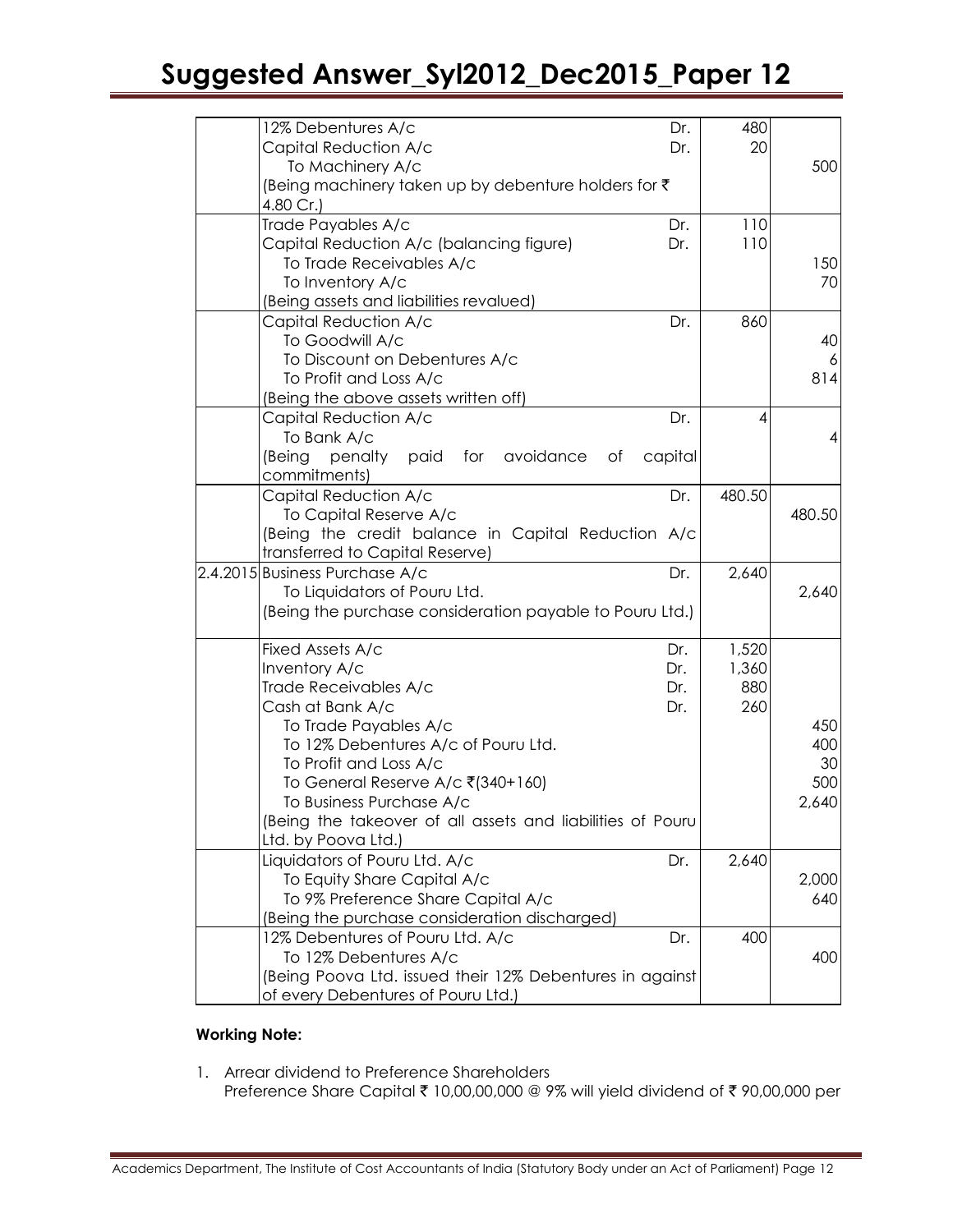year and for 3 years =  $\overline{\tau}$  2,70,00,000. Out of this only 10% is paid and the balance is waived off. Hence, amount paid =  $\overline{\xi}$  27,00,000.

- 2. Profit on redemption of own debentures Own Debentures with Nominal Value of  $\bar{\tau}$  25,00,000 sold for  $\bar{\tau}$  98 per Debenture  $=$  ₹ 24,50,000 Book Value =  $(38$ Lakhs/40Lakhs) x 25Lakhs=  $\bar{\tau}$  23.75Lakhs Profit on own Debentures sold =  $\overline{5}$  24.50Lakhs-23.75Lakhs=  $\overline{5}$  0.75Lakhs Balance Own Debentures =  $\bar{\tau}$  38Lakhs-23.75=  $\bar{\tau}$  14.25Lakhs
- 3. Purchase Consideration:

| Equity share capital 2000000 x $\frac{50}{5}$ x ₹10        | 2000 Lakhs |
|------------------------------------------------------------|------------|
| , 9% Preference share capital 800000 x $\frac{4}{5}$ x 100 | 640 Lakhs  |
|                                                            | 2640 Lakhs |

#### **(ii) Time ratio**

Time upto incorporation -  $1/4/14$  to  $30/6/2014 = 3$  months Time after incorporation =  $1/7/14$  to  $31/3/15 = 9$  months. Hence, Time Ratio is 3:9 or 1:3

#### **Sales Ratio**

Let, average monthly sales for last six months are  $\bar{\mathfrak{c}}$  then for first six months will be  $\bar{\mathfrak{c}}\mathfrak{b}_2$ . First six months: Last six months

 $= \frac{1}{2} \times 3$ : {(1/2 × 3) + (1 × 6)}  $= 3/2$ :  $[3/2 +6]$ =3/2:15/2  $= 3:15$  i.e. 1:5

| $(a)$ (i) | Distinguish between internal audit and internal check.                                          |   |
|-----------|-------------------------------------------------------------------------------------------------|---|
|           | (ii) State the main objects of verification of assets and liabilities.                          | 5 |
|           | (iii) Write a note on duties of a Company auditor.                                              | 4 |
| $(b)$ (i) | As an auditor of a company, how will you audit of re-issue of forfeited shares?                 | 4 |
|           | (ii) State the objectives and functions of the Auditing and Assurance Standard Board<br>(AASB). | 4 |
|           | (iii) Distinguish between audit report and audit certificate.                                   | 8 |
| $(c)$ (i) | What are the matters to be specially considered while conducting the audit of a                 |   |
|           | Partnership firm?                                                                               | 8 |
| (ii)      | Briefly mention the provisions relating to Cost Audit.                                          | 8 |
|           |                                                                                                 |   |

**4. Answer any two questions [out of (a), (b) and (c)]: 16x2=32**

**Answer:**

**4. (a) (i)**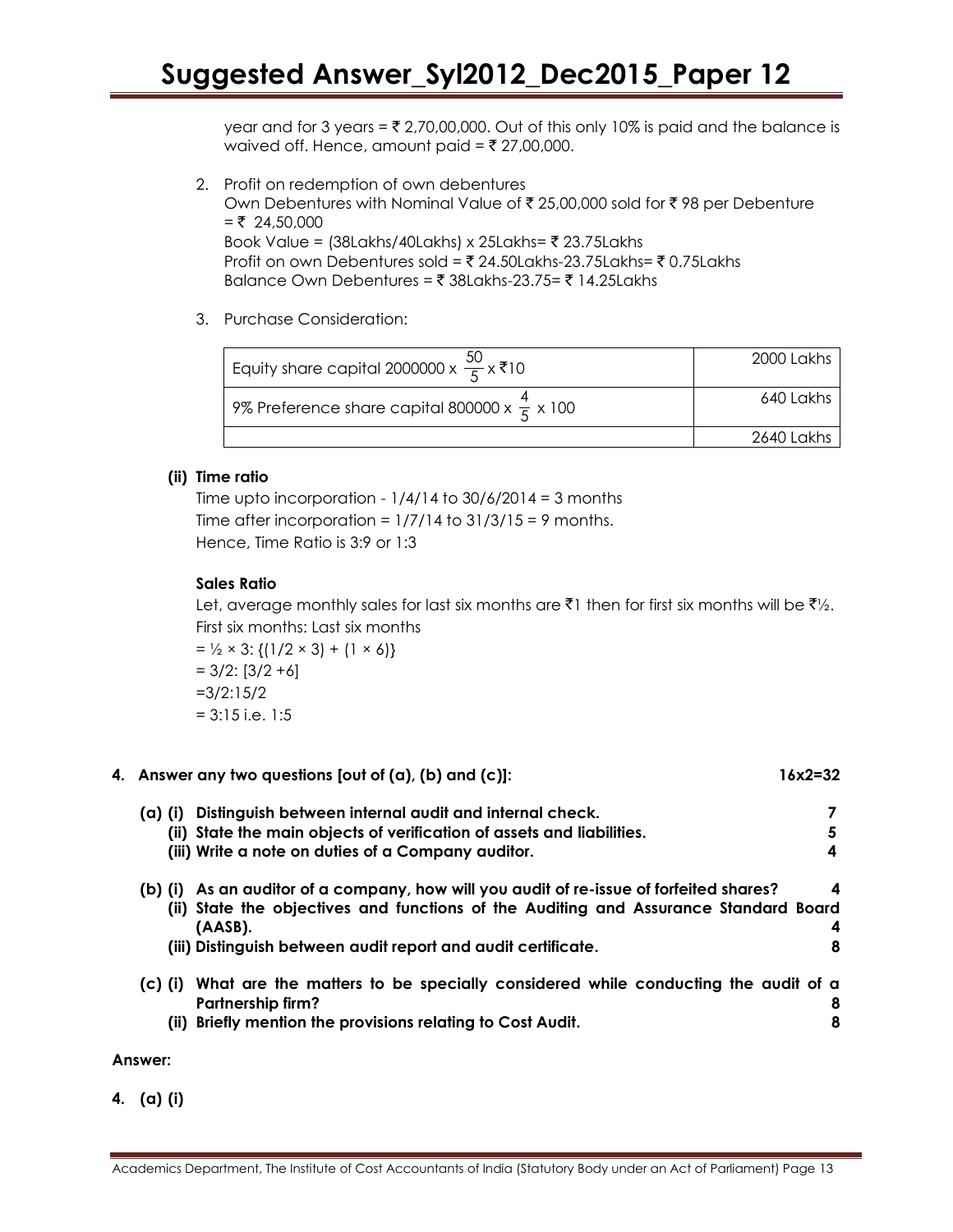| SI. No.      | <b>Basis</b>            | <b>Internal Audit</b>                                                              | <b>Internal Check</b>                                                                                                                                                                                                                           |
|--------------|-------------------------|------------------------------------------------------------------------------------|-------------------------------------------------------------------------------------------------------------------------------------------------------------------------------------------------------------------------------------------------|
| $\mathsf{L}$ | Meaning                 | It is a continuous critical review $A$<br>of financial and<br>the auditor.         | system<br>0f<br>of<br>allocation<br>operating responsibility, division of work, and<br>activities by a staff member of methods of recording transactions,<br>whereby the work of an employee<br>checked<br>continuously<br>is<br>by<br>another. |
| II.          | Way<br>Checking         | checked.                                                                           | of In an internal audit system, It operates in routine to doubly<br>each component of work is check every part of a transaction<br>at the time of occurrence and<br>recording of the same.                                                      |
| III.         | Objective               | internal control system and to one<br>detect frauds and errors.                    | Its objective is to evaluate the Its objective is to ensure that no<br>employee<br>has<br>exclusive<br>control over any transaction or<br>group of transactions and their<br>recording in the books                                             |
| IV.          | Point<br>Time           |                                                                                    | of In an internal audit system, Methods of recording transactions<br>work is checked after it is done. are devised where work of an<br>employee is checked continuously<br>by correlating it with the work of<br>others.                        |
| V.           | Thrust<br>system        | detect errors and frauds.                                                          | of The thrust of internal system is to The thrust of internal control lies in<br>fixing of responsibility and division<br>of work to avoid duplication.                                                                                         |
| VI.          | Cost<br>Involveme<br>nt | checked<br>is<br>work<br>addition to accounting                                    | In an internal audit system, It is a part of internal control and a<br>specially; method of<br>division<br>of work,<br>therefore cost is involved in therefore does not add to the cost.                                                        |
| VII.         | Report                  | The internal auditor submits his The summary of day to<br>report to the management | dav<br>transactions work as report for the<br>senior.                                                                                                                                                                                           |

- **(ii) Objects of Verification -** verification of assets and liabilities is done with the following objects:
	- I. To know whether the Balance-Sheet exhibits a true and fair view of the State of affairs of the business.
	- II. To find out whether the assets were in existence
	- III. To find out the ownership and title of the assets
	- IV. To show correct valuation of assets and liabilities
	- V. To verify the arithmetical accuracy of the books of accounts
	- VI. To ensure that the assets have been recorded properly
- VII. To detect frauds & errors, if any
- VIII. To find out whether there is an adequate internal control regarding acquisition, utilization and disposal of assets.

**(iii)** Duties of the company auditor are as follows:

- I. Whether the loans & advances made by the company on the basis of security have been properly secured & the terms are not against the interest of the company or its members;
- II. Whether the transactions merely representing book-entries as recorded in the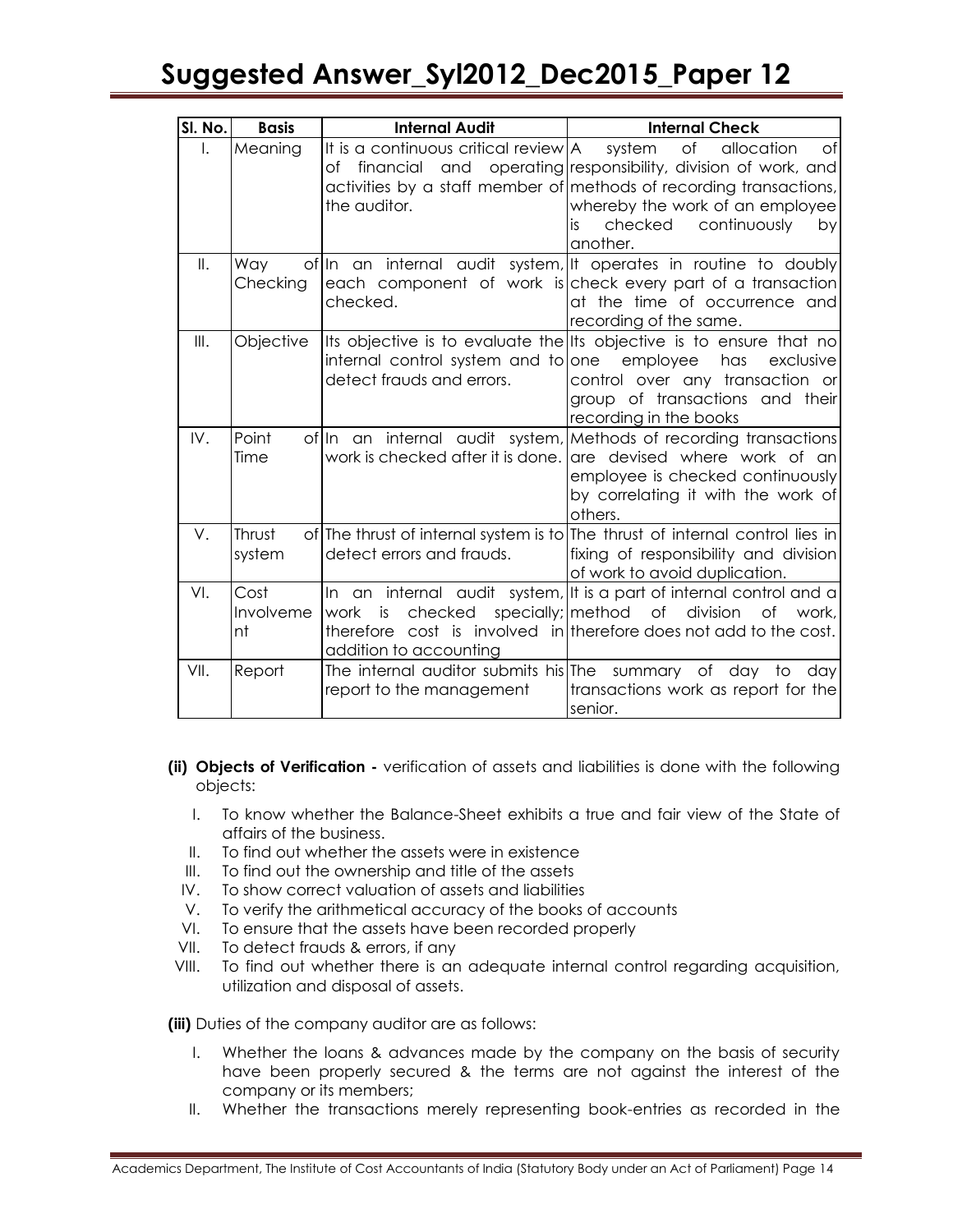books are not against the interest of the company;

- III. The securities have been sold by Company other than Banking Investment Company, at a price-less than purchase price;
- IV. Whether loans & advances made by the Company have been shown as deposits.
- V. Personal expenses have been charged to revenue account;
- VI. Whether cash has actually been received in respect of any shares shown in the books to have been allotted for cash.
- VII. Whether the position as stated in the books is correct, regular and is not misleading.
- **(b) (i)** Following procedure to be followed to audit of re-issue of forfeited shares:
	- I. The auditor should ascertain that the board of directors has the authority under the Articles of Association of the company to reissue forfeited shares. Check the relevant resolution of the Board of Directors.
	- II. Vouch the amounts collected from persons to whom the shares have been allotted and verify the entries recorded from re-allotment. Auditor should check the total amount received on the share including received prior to forfeiture, is not less than the par value of shares.
	- III. Verify that computation of surplus amount arising on the reissue of shares credited to Capital Reserve Account and
	- IV. Where partly paid shares are forfeited for non-payment of call, and re-issued as fully paid, the reissue is, considered as an allotment at a discount and compliance of the provisions of Section 53 is essential.

#### **(ii) THE OBJECTIVES AND FUNCTIONS OF THE AUDITING AND ASSURANCE STANDARD BOARD (AASB)**

- I. To review the existing and emerging auditing practices worldwide.
- II. To formulate Engagement Standards, Standards on Quality Control and Statement on Auditing.
- III. To review and revise the existing Standards and Statements on Auditing.
- IV. To develop Guidance Notes on issues arising out of any Standard, auditing issues pertaining to any specific industry and revise.
- V. To review and revise the existing Guidance Notes.
- VI. To formulate General Clarifications, where necessary, on issues arising from Standards.
- VII. To formulate and issue Technical Guides, Practice Manuals, Studies and other papers.

#### **(iii) Difference between Audit Report and Audit Certificate**

- I. **Meaning:** Audit Report is a statement of collected and considered information so as to give a clear picture of the state of affairs of the business to the persons who are not in possession of the full facts. While Audit Certificate is a written confirmation of the accuracy of the information stated there in.
- II. **Opinion:** Audit Report contains the opinion of the auditor on the accounts, while Audit Certificate does not contain any opinion but only confirms the accuracy of the figures with the books of accounts.
- III. **Basis:** Audit Report is made out on the basis of information obtained & books of account verified by the auditor, while Audit Certificate is made out on the basis of the particular data capable of verification as regards accuracy.
- IV. **Guarantee:** Audit Report may not guarantee correctness of financial statement in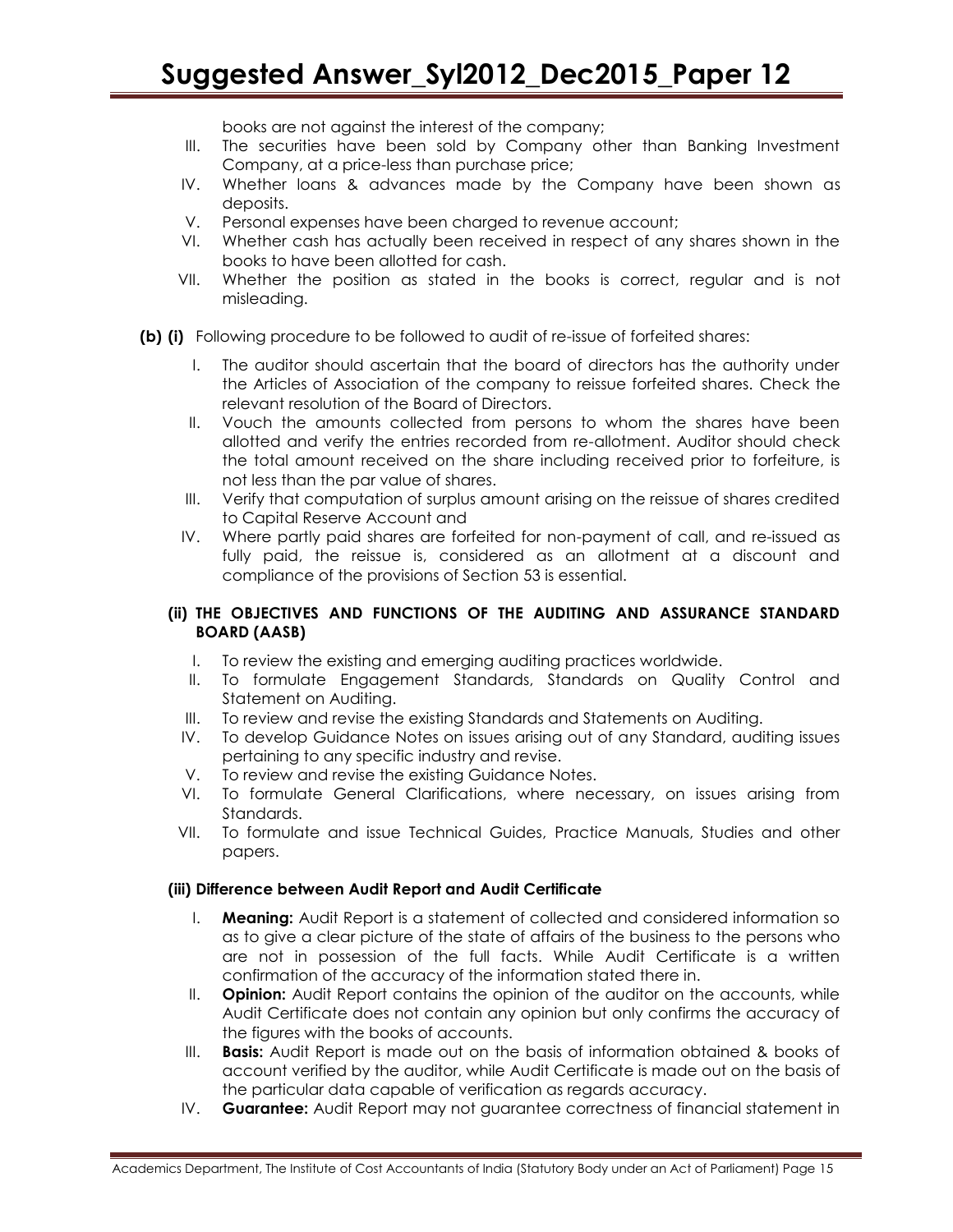absolute terms, while Audit Certificate guarantees absolute correctness of the figures & information mentioned in the certificate.

- V. **Coverage:** Audit Report always covers entire accounts of the concern, while Audit Certificate covers only certain part of the accounts of the concern.
- VI. **Responsibility:** Audit Report does not hold auditor responsible for anything wrong in the accounts, while Audit Certificate makes an auditor responsible if anything mentioned in the certificate found as wrong later on.
- VII. **Suggestion:** Audit Report may provide certain suggestions for improvement while Audit certificate does not provide any such suggestion.
- VIII. **Nature:** Audit Report is based on the vouching & verification of books of accounts, voucher, assets & liabilities, while Audit Certificate is based on checking arithmetical accuracy of the facts.
- IX. **Scope:** Audit Report covers all transactions done during the year, while the Audit Certificate is very specific.
- X. **Characteristics:** Audit Report is subjective as it is opinion oriented, while Audit certificate is objective as it is fact oriented.
- XI. **Form:** Audit Report is required to be presented in the prescribed format, while Audit Certificate, except in - few cases, is not required to be presented in any standard format.
- XII. **Address:** Audit report is addressed to the members of the company at large or appointing authority while Audit Certificate is addressed to particular person or sometimes may include the words like "To Whomsoever it may concern",
- **(c) (i) Special Points in Audit of a Partnership Firm:** Matters which should be specially considered in the audit of accounts of a partnership firm are as under:
	- I. Confirming that the letter of appointment, signed by a partner, duly authorised, clearly states the nature and scope of audit contemplated by the partners, specially the limitation, if any, under which the auditor shall have to function.
	- II. Examine the partnership deed signed by all partners and its registration with the registrar of firms. Also ascertain from the partnership deed about capital contribution, profit sharing ratios, interest on capital contribution, powers and responsibilities of the partners, etc.
	- III. Studying the minute book, if any, maintained to record the policy decision taken by partners specially the minutes relating to authorisation of extraordinary and capital expenditure, raising of loans, purchase of assets, extraordinary contracts entered into and other such matters which are not of a routine nature.
	- IV. Verifying that the business in which the partnership is engaged is authorised by the partnership agreement; or by any extension or modification thereof agreed to subsequently.
	- V. Examining whether books of account appear to be reasonable and are considered adequate in relation to the nature of the business of the partnership.
	- VI. Verifying generally that the interest of no partner has suffered prejudicially by an activity engaged in by the partnership which, it was not authorised to do under the partnership deed or by any violation of a provision in the partnership agreement.
	- VII. Confirming that a provision for the firm's tax payable by the partnership has been made in the accounts before arriving at the amount of profit divisible among the partners. Also see various requirements of legislations applicable to the partnership firm like Section 44(AB) of the Income-tax Act, 1961 have been complied with.
	- VIII. Verifying that the profits and losses have been divided among the partners in their agreed profit-sharing ratio.